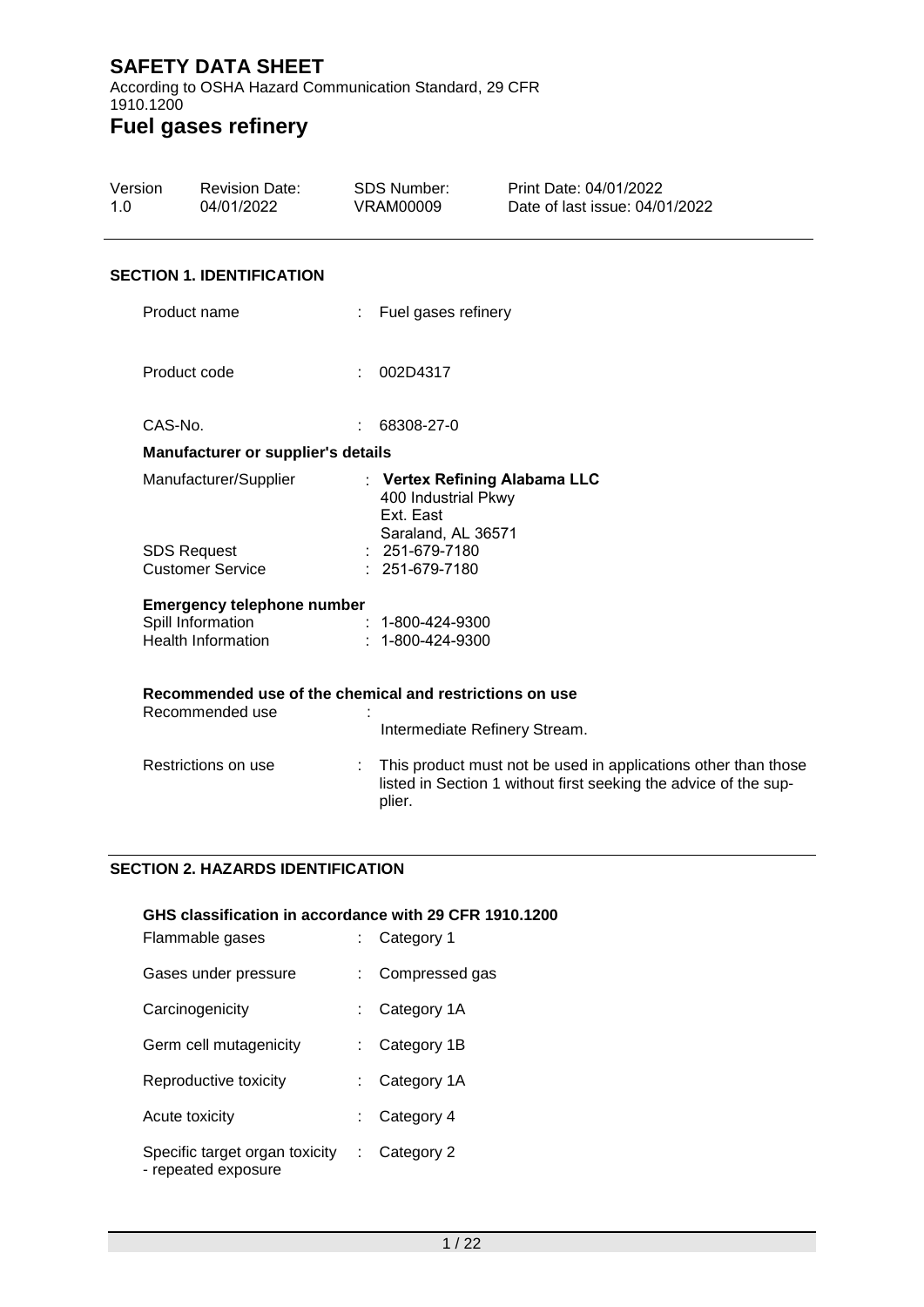According to OSHA Hazard Communication Standard, 29 CFR 1910.1200

| Version<br>1.0                                 | <b>Revision Date:</b><br>04/01/2022 | <b>SDS Number:</b><br><b>VRAM00009</b>                                                                                | Print Date: 04/01/2022<br>Date of last issue: 04/01/2022                                                                                                                                                                                                                                                                                                                                                                                           |
|------------------------------------------------|-------------------------------------|-----------------------------------------------------------------------------------------------------------------------|----------------------------------------------------------------------------------------------------------------------------------------------------------------------------------------------------------------------------------------------------------------------------------------------------------------------------------------------------------------------------------------------------------------------------------------------------|
| <b>GHS label elements</b><br>Hazard pictograms |                                     |                                                                                                                       |                                                                                                                                                                                                                                                                                                                                                                                                                                                    |
|                                                | Signal word                         | Danger                                                                                                                |                                                                                                                                                                                                                                                                                                                                                                                                                                                    |
| <b>Hazard statements</b>                       |                                     | PHYSICAL HAZARDS:<br><b>HEALTH HAZARDS:</b><br>H350 May cause cancer.<br>H332 Harmful if inhaled.<br>peated exposure. | H220 Extremely flammable gas.<br>H280 Contains gas under pressure; may explode if heated.<br>H340 May cause genetic defects.<br>H360 May damage fertility or the unborn child.<br>H373 May cause damage to organs through prolonged or re-<br><b>ENVIRONMENTAL HAZARDS:</b><br>Not classified as an environmental hazard under GHS criteria.                                                                                                       |
|                                                | Precautionary statements            | ÷                                                                                                                     | P102 Keep out of reach of children.                                                                                                                                                                                                                                                                                                                                                                                                                |
|                                                |                                     | <b>Prevention:</b><br>stood.<br>No smoking.<br>face protection.                                                       | P201 + P202 Obtain special instructions before use. Do not<br>handle until all safety precautions have been read and under-<br>P210 Keep away from heat/sparks/open flames/hot surfaces.<br>P260 Do not breathe dust/ fume/ gas/ mist/ vapours/ spray.<br>P261 Avoid breathing dust/ fume/ gas/ mist/ vapours/ spray.<br>P271 Use only outdoors or in a well-ventilated area.<br>P280 Wear protective gloves/ protective clothing/ eye protection/ |
|                                                |                                     | <b>Response:</b>                                                                                                      |                                                                                                                                                                                                                                                                                                                                                                                                                                                    |
|                                                |                                     | attention.<br>unwell.<br>stopped safely.                                                                              | P304 + P340 IF INHALED: Remove victim to fresh air and keep<br>at rest in a position comfortable for breathing.<br>P308 + P313 IF exposed or concerned: Get medical advice/<br>P312 Call a POISON CENTER or doctor/ physician if you feel<br>P377 Leaking gas fire: Do not extinguish, unless leak can be<br>P381 Eliminate all ignition sources if safe to do so.                                                                                 |
|                                                |                                     | Storage:<br>place.<br>P405 Store locked up.                                                                           | P410 + P403 Protect from sunlight. Store in a well-ventilated                                                                                                                                                                                                                                                                                                                                                                                      |
|                                                |                                     | Disposal:                                                                                                             |                                                                                                                                                                                                                                                                                                                                                                                                                                                    |
|                                                |                                     |                                                                                                                       | P501 Dispose of contents and container to appropriate waste                                                                                                                                                                                                                                                                                                                                                                                        |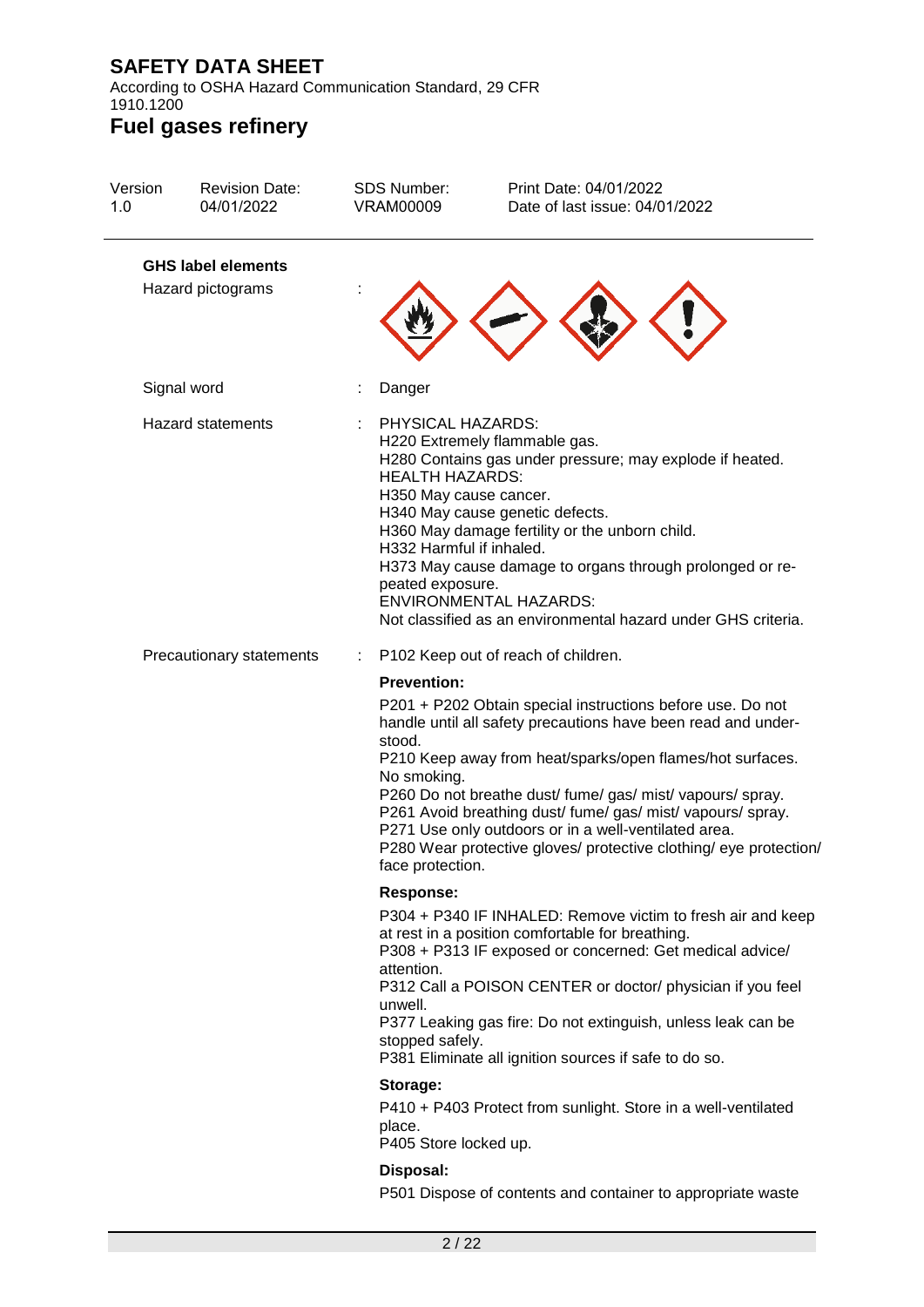According to OSHA Hazard Communication Standard, 29 CFR 1910.1200

### **Fuel gases refinery**

| Version | <b>Revision Date:</b> | SDS Number: | Print Date: 04/01/2022         |
|---------|-----------------------|-------------|--------------------------------|
| 1.O     | 04/01/2022            | VRAM00009   | Date of last issue: 04/01/2022 |

site or reclaimer in accordance with local and national regulations.

#### **Other hazards which do not result in classification**

Vapours are heavier than air. Vapours may travel across the ground and reach remote ignition sources causing a flashback fire danger.

This material has the potential to be a static accumulator.

Electrostatic charges may be generated during pumping. Electrostatic discharge may cause fire. High gas concentrations will displace available air; unconsciousness and death may occur suddenly from lack of oxygen.

This product contains benzene which may cause leukaemia (AML - acute myelogenous leukaemia).

May cause MDS (Myelodysplastic Syndrome).

Hydrogen sulphide (H2S), an extremely flammable and toxic gas, and other hazardous vapours may evolve and collect in the headspace of storage tanks, transport vessels and other enclosed containers.

The classification of this material is based on OSHA HCS 2012 criteria.

#### **SECTION 3. COMPOSITION/INFORMATION ON INGREDIENTS**

Substance / Mixture : Substance

#### **Hazardous components**

| Chemical name                      | Synonyms | CAS-No.    | Concentration (% w/w) |
|------------------------------------|----------|------------|-----------------------|
| Fuel Gases, Refinery   Fuel gases, |          | 68308-27-0 | 100                   |
|                                    | refinery |            |                       |

#### **Further information**

Contains:

| Identification number | Concentration [%] |
|-----------------------|-------------------|
| 106-99-0, 203-450-8   | $0.1 - 5$         |
| 71-43-2, 200-753-7    | $0.1 - 0.3$       |
| 7783-06-4, 231-977-3  | $- < 1$           |
| 124-38-9, 204-696-9   | - < 1             |
|                       |                   |

#### **SECTION 4. FIRST-AID MEASURES**

| General advice | Vapourisation of H2S that has been trapped in clothing can be<br>dangerous to rescuers. Maintain respiratory protection to<br>avoid contamination from the victim to rescuer. Mechanical<br>ventilation should be used to resuscitate if at all possible.                                                                                                                                                                                                                                                                          |
|----------------|------------------------------------------------------------------------------------------------------------------------------------------------------------------------------------------------------------------------------------------------------------------------------------------------------------------------------------------------------------------------------------------------------------------------------------------------------------------------------------------------------------------------------------|
| If inhaled     | : Remove to fresh air. Do not attempt to rescue the victim un-<br>less proper respiratory protection is worn. If the victim has<br>difficulty breathing or tightness of the chest, is dizzy, vomiting,<br>or unresponsive, give 100% oxygen with rescue breathing or<br>Cardio-Pulmonary Resuscitation as required and transport to<br>the nearest medical facility.<br>Respiratory irritation signs and symptoms may include a tem-<br>porary burning sensation of the nose and throat, coughing,<br>and/or difficulty breathing. |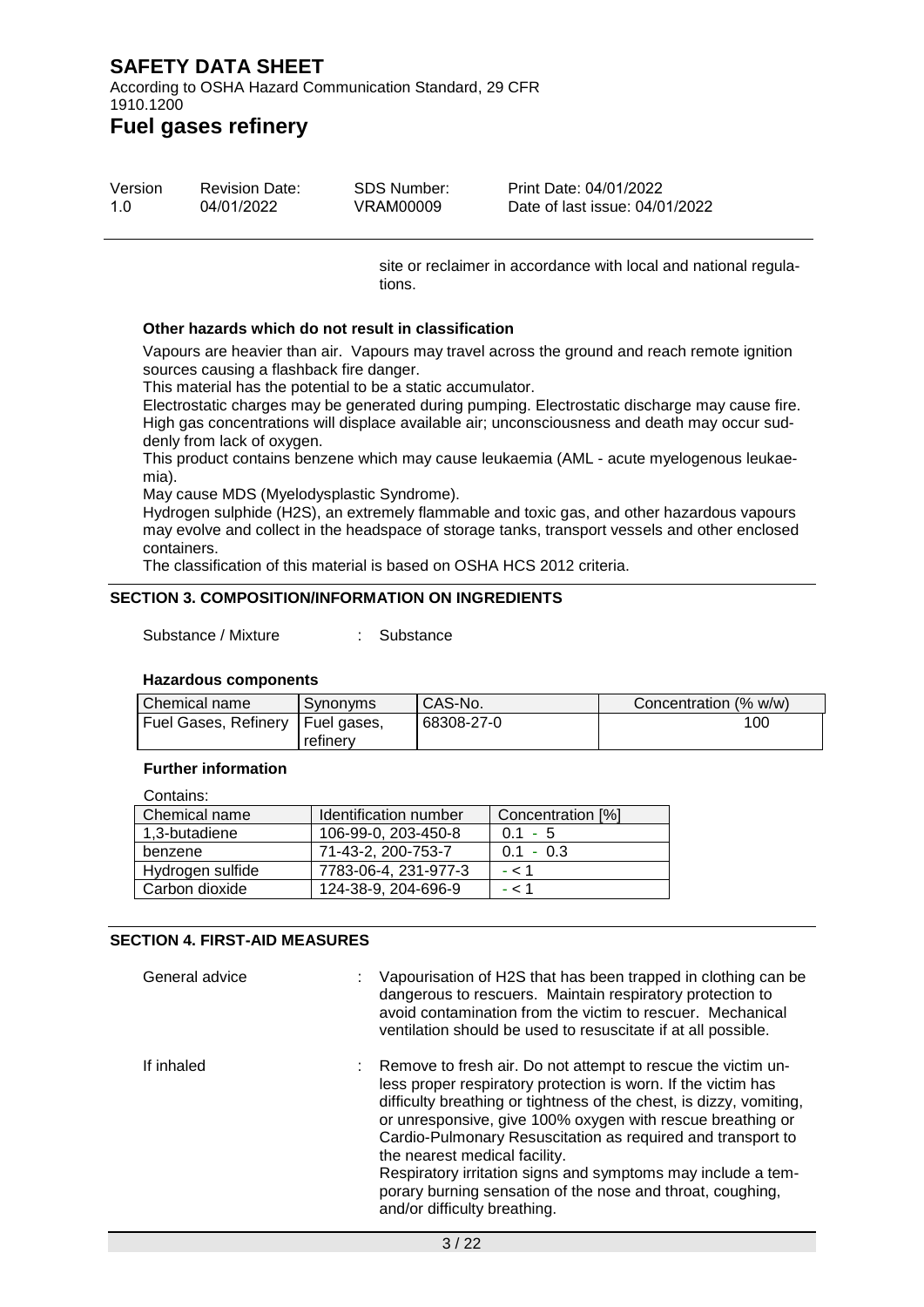According to OSHA Hazard Communication Standard, 29 CFR 1910.1200

### **Fuel gases refinery**

| Version<br>1.0 | <b>Revision Date:</b><br>04/01/2022                                              | <b>SDS Number:</b><br><b>VRAM00009</b>                                                        | Print Date: 04/01/2022<br>Date of last issue: 04/01/2022                                                                                                                                                                                                                                                                                                                                                                                                                                                                                            |
|----------------|----------------------------------------------------------------------------------|-----------------------------------------------------------------------------------------------|-----------------------------------------------------------------------------------------------------------------------------------------------------------------------------------------------------------------------------------------------------------------------------------------------------------------------------------------------------------------------------------------------------------------------------------------------------------------------------------------------------------------------------------------------------|
|                | In case of skin contact                                                          | facility for additional treatment.<br>Loosen tight clothing.<br>Keep warm and at rest.        | Remove contaminated clothing. Immediately flush skin with<br>large amounts of water for at least 15 minutes, and follow by<br>washing with soap and water if available. If redness, swelling,<br>pain and/or blisters occur, transport to the nearest medical<br>Do not remove clothing that adheres to skin due to freezing.<br>In the event of frostbite, slowly warm the exposed area by<br>rinsing with warm water. Otherwise:<br>Contaminated clothing may be a fire hazard and therefore<br>should be soaked with water before being removed. |
|                | In case of eye contact                                                           | treatment.                                                                                    | Flush eyes with water while holding eyelids open. Rest eyes<br>for 30 minutes. If redness, burning, blurred vision, or swelling<br>persist transport to the nearest medical facility for additional<br>Eye irritation signs and symptoms may include a burning sen-<br>sation, redness, swelling, and/or blurred vision.<br>In the event of frostbite, slowly warm the exposed area by<br>rinsing with warm water. Otherwise:                                                                                                                       |
|                | If swallowed                                                                     | immediately.                                                                                  | In the unlikely event of ingestion, obtain medical attention                                                                                                                                                                                                                                                                                                                                                                                                                                                                                        |
|                | Most important symptoms<br>and effects, both acute and<br>delayed                |                                                                                               | High concentrations may cause central nervous system de-<br>pression resulting in headaches, dizziness and nausea; con-<br>tinued inhalation may result in unconsciousness and/or death.                                                                                                                                                                                                                                                                                                                                                            |
|                | Protection of first-aiders                                                       | incident, injury and surroundings.                                                            | When administering first aid, ensure that you are wearing the<br>appropriate personal protective equipment according to the                                                                                                                                                                                                                                                                                                                                                                                                                         |
|                | Indication of any immediate<br>medical attention and special<br>treatment needed | Treat symptomatically.<br>Administer oxygen if necessary.<br>son Control Center for guidance. | Hydrogen sulphide (H2S) - CNS asphyxiant. May cause rhini-<br>tis, bronchitis and occasionally pulmonary oedema after se-<br>vere exposure. CONSIDER: Oxygen therapy. Consult a Poi-                                                                                                                                                                                                                                                                                                                                                                |
|                |                                                                                  | fects. Consider: oxygen therapy.                                                              | Potential for cardiac sensitisation, particularly in abuse situa-<br>tions. Hypoxia or negative inotropes may enhance these ef-                                                                                                                                                                                                                                                                                                                                                                                                                     |

### **SECTION 5. FIRE-FIGHTING MEASURES**

|  | Suitable extinguishing media : Shut off supply. If not possible and no risk to surroundings, let<br>the fire burn itself out.<br>Use foam, water fog for major fires. |
|--|-----------------------------------------------------------------------------------------------------------------------------------------------------------------------|
|  | Use dry chemical powder, carbon dioxide, sand or earth for<br>minor fires.                                                                                            |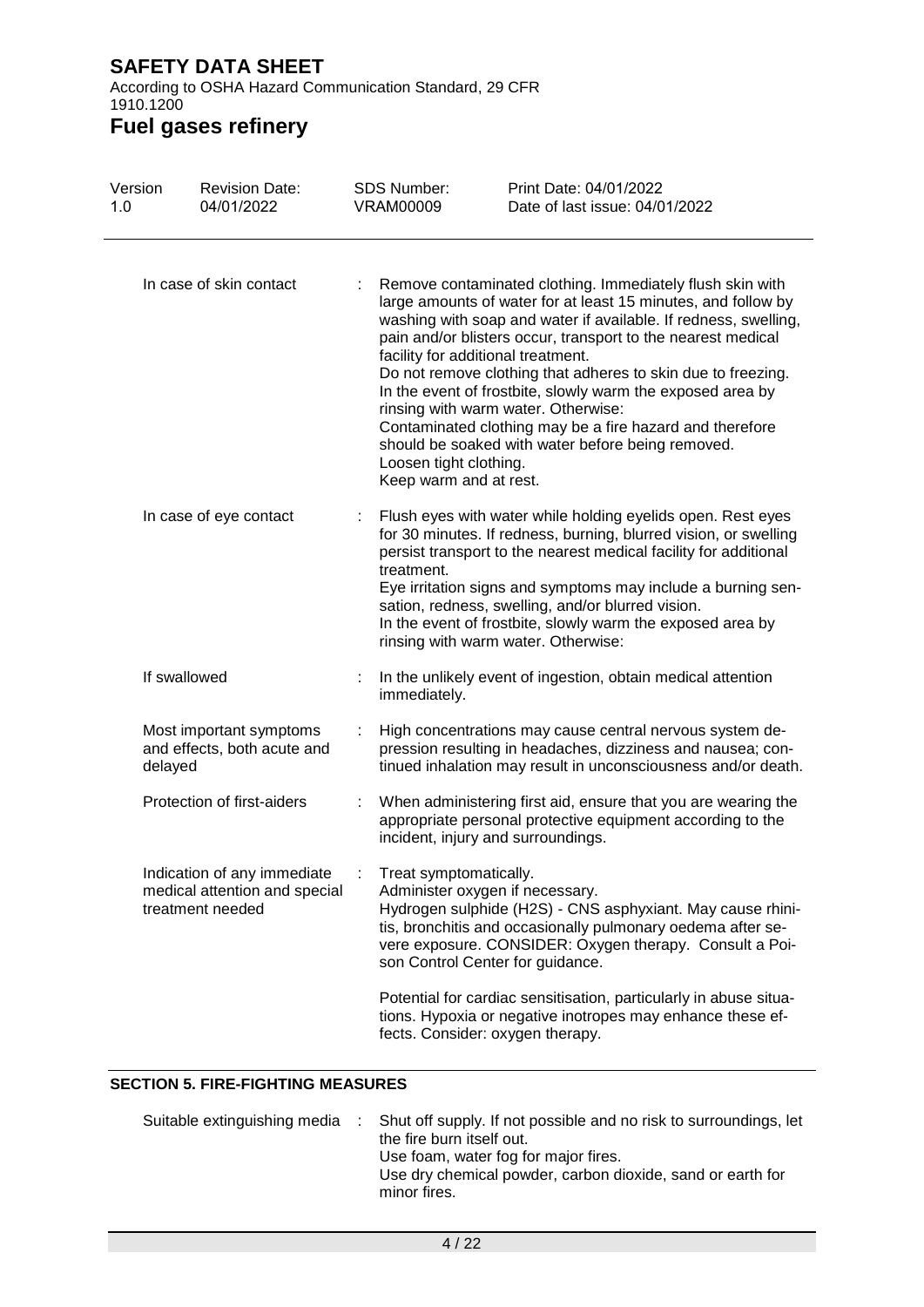According to OSHA Hazard Communication Standard, 29 CFR 1910.1200

### **Fuel gases refinery**

| Version<br>1.0                            | <b>Revision Date:</b><br>04/01/2022              | <b>SDS Number:</b><br>VRAM00009                                | Print Date: 04/01/2022<br>Date of last issue: 04/01/2022                                                                                                                                                                                                                                                                                                                                    |
|-------------------------------------------|--------------------------------------------------|----------------------------------------------------------------|---------------------------------------------------------------------------------------------------------------------------------------------------------------------------------------------------------------------------------------------------------------------------------------------------------------------------------------------------------------------------------------------|
|                                           | Unsuitable extinguishing<br>media                |                                                                | Do not use direct water jets on the burning product as they<br>could cause a steam explosion and spread of the fire.<br>Simultaneous use of foam and water on the same surface is<br>to be avoided as water destroys the foam.                                                                                                                                                              |
| Specific hazards during fire-<br>fighting |                                                  | occurs.<br>to heat or flames.<br>distant ignition is possible. | Hazardous combustion products may include:<br>Carbon monoxide may be evolved if incomplete combustion<br>Unidentified organic and inorganic compounds.<br>Sustained fire attack on vessels may result in a Boiling Liquid<br>Expanding Vapor Explosion (BLEVE).<br>Contents are under pressure and can explode when exposed<br>The vapour is heavier than air, spreads along the ground and |
|                                           | Further information                              |                                                                | Keep adjacent containers cool by spraying with water.                                                                                                                                                                                                                                                                                                                                       |
|                                           | Special protective equipment<br>for firefighters |                                                                | Proper protective equipment including chemical resistant<br>gloves are to be worn; chemical resistant suit is indicated if<br>large contact with spilled product is expected. Self-Contained<br>Breathing Apparatus must be worn when approaching a fire in<br>a confined space. Select fire fighter's clothing approved to<br>relevant Standards (e.g. Europe: EN469).                     |

#### **SECTION 6. ACCIDENTAL RELEASE MEASURES**

| 5/22                                                                            |   |                                                                                                                                                                                                                                                                                                                                                                                                                                                                                                                                                                                                        |  |
|---------------------------------------------------------------------------------|---|--------------------------------------------------------------------------------------------------------------------------------------------------------------------------------------------------------------------------------------------------------------------------------------------------------------------------------------------------------------------------------------------------------------------------------------------------------------------------------------------------------------------------------------------------------------------------------------------------------|--|
| Additional advice                                                               |   | For guidance on selection of personal protective equipment                                                                                                                                                                                                                                                                                                                                                                                                                                                                                                                                             |  |
|                                                                                 |   | Avoid contact with skin, eyes and clothing.<br>Evacuate the area of all non-essential personnel.<br>Ventilate contaminated area thoroughly.<br>Take precautionary measures against static discharges.                                                                                                                                                                                                                                                                                                                                                                                                  |  |
| Methods and materials for<br>containment and cleaning up                        | ÷ | Allow to evaporate.<br>Attempt to disperse the gas or to direct its flow to a safe loca-<br>tion, for example by using fog sprays.<br>Take precautionary measures against static discharges.                                                                                                                                                                                                                                                                                                                                                                                                           |  |
| Environmental precautions                                                       |   | Use appropriate containment to avoid environmental contami-<br>nation.                                                                                                                                                                                                                                                                                                                                                                                                                                                                                                                                 |  |
| Personal precautions, protec- :<br>tive equipment and emer-<br>gency procedures |   | Shut off leaks, if possible without personal risks. Remove all<br>possible sources of ignition in the surrounding area and evac-<br>uate all personnel. Attempt to disperse the gas or to direct its<br>flow to a safe location for example by using fog sprays. Take<br>precautionary measures against static discharge. Ensure elec-<br>trical continuity by bonding and grounding (earthing) all<br>equipment. Monitor area with combustible gas meter.<br>Test atmosphere for flammable gas concentrations to ensure<br>safe working conditions before personnel are allowed to enter<br>the area. |  |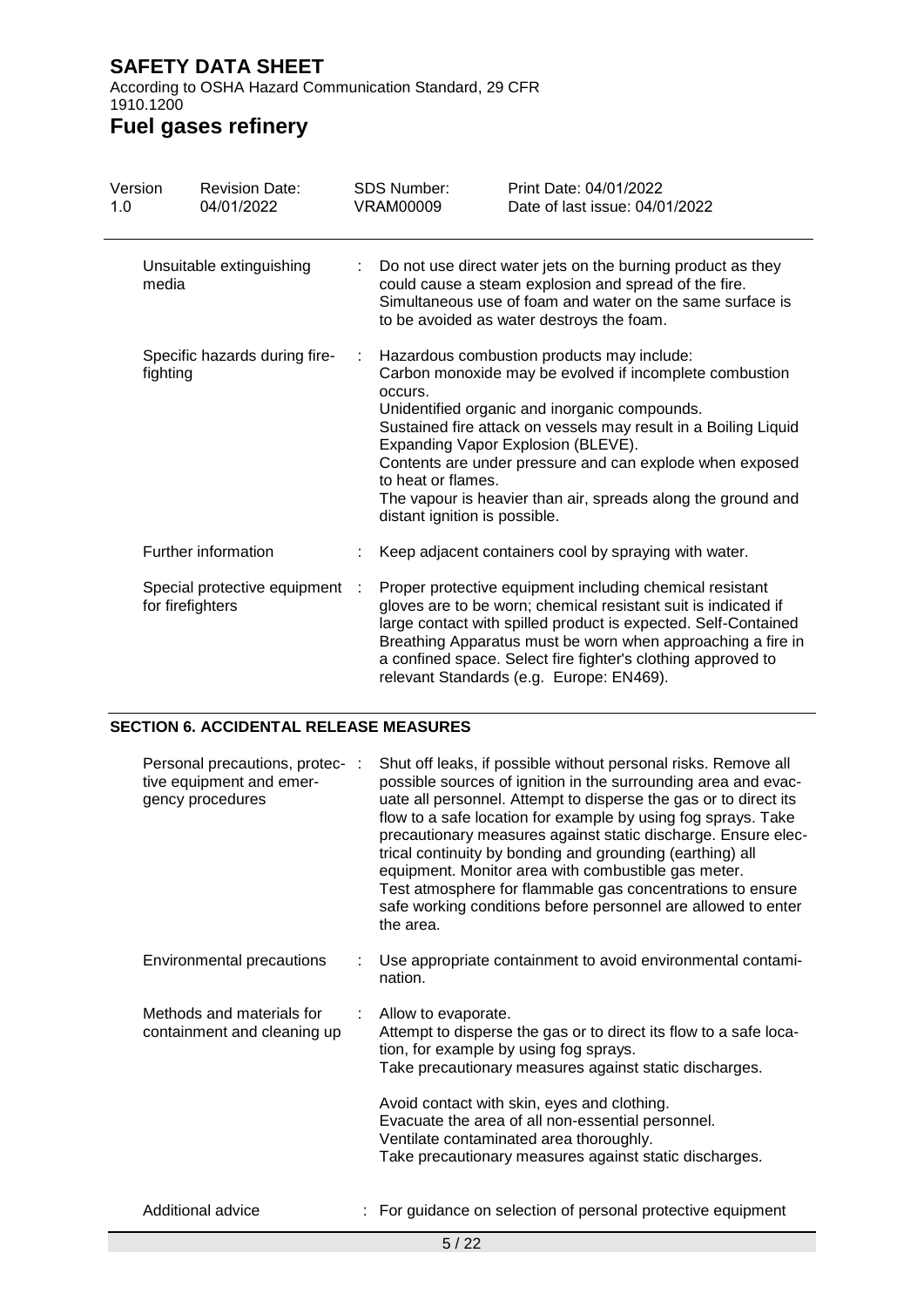According to OSHA Hazard Communication Standard, 29 CFR 1910.1200

| Version<br>1.0 | <b>Revision Date:</b><br>04/01/2022    | <b>SDS Number:</b><br><b>VRAM00009</b>                                       | Print Date: 04/01/2022<br>Date of last issue: 04/01/2022                                                                                                                                                                                                                                                                                                                                                                                                                                                                                                                                                                                                                                                                                                                                                                                                                                                                                                                      |
|----------------|----------------------------------------|------------------------------------------------------------------------------|-------------------------------------------------------------------------------------------------------------------------------------------------------------------------------------------------------------------------------------------------------------------------------------------------------------------------------------------------------------------------------------------------------------------------------------------------------------------------------------------------------------------------------------------------------------------------------------------------------------------------------------------------------------------------------------------------------------------------------------------------------------------------------------------------------------------------------------------------------------------------------------------------------------------------------------------------------------------------------|
|                |                                        | this Safety Data Sheet.                                                      | see Chapter 8 of this Safety Data Sheet.<br>Notify authorities if any exposure to the general public or the<br>environment occurs or is likely to occur.<br>For guidance on disposal of spilled material see Chapter 13 of<br>Vapour may form an explosive mixture with air.<br>Risk of explosion. Inform the emergency services if product<br>enters surface water drains.                                                                                                                                                                                                                                                                                                                                                                                                                                                                                                                                                                                                   |
|                | <b>SECTION 7. HANDLING AND STORAGE</b> |                                                                              |                                                                                                                                                                                                                                                                                                                                                                                                                                                                                                                                                                                                                                                                                                                                                                                                                                                                                                                                                                               |
|                | <b>Technical measures</b>              | material.<br>laundering.                                                     | Avoid breathing of or direct contact with material. Only use in<br>well ventilated areas. Wash thoroughly after handling. For<br>guidance on selection of personal protective equipment see<br>Chapter 8 of this Safety Data Sheet.<br>Use the information in this data sheet as input to a risk as-<br>sessment of local circumstances to help determine appropri-<br>ate controls for safe handling, storage and disposal of this<br>Air-dry contaminated clothing in a well-ventilated area before<br>Use local exhaust ventilation if there is risk of inhalation of<br>vapours, mists or aerosols.<br>Take precautionary measures against static discharges.                                                                                                                                                                                                                                                                                                             |
|                | Advice on safe handling                | tory protection is in use.<br>sources. Avoid sparks.<br>Earth all equipment. | The inherent toxic and olfactory (sense of smell) fatiguing<br>properties of hydrogen sulphide require that air monitoring<br>alarms be used if concentrations are expected to reach harm-<br>ful levels such as in enclosed spaces, heated transport ves-<br>sels and spill or leak situations. If the air concentration ex-<br>ceeds 10 ppm, the area should be evacuated unless respira-<br>Ensure that all local regulations regarding handling and stor-<br>age facilities are followed.<br>This product is intended for use in closed systems only.<br>This product can create a low temperature exposure hazard<br>when released as a liquid.<br>Extinguish any naked flames. Do not smoke. Remove ignition<br>Avoid prolonged or repeated contact with skin.<br>Electrostatic charges may be generated during pumping. Elec-<br>trostatic discharge may cause fire.<br>Use local exhaust ventilation if there is risk of inhalation of<br>vapours, mists or aerosols. |
|                | Avoidance of contact                   | Oxidizing agents                                                             |                                                                                                                                                                                                                                                                                                                                                                                                                                                                                                                                                                                                                                                                                                                                                                                                                                                                                                                                                                               |
|                | <b>Product Transfer</b>                |                                                                              | Do not use compressed air for filling discharge or handling.<br>Electrostatic charges may be generated during pumping. Elec-<br>trostatic discharge may cause fire. Delivery lines may become<br>cold enough to present a cold burns hazard. Ensure electrical<br>continuity by bonding and grounding (earthing) all equipment.                                                                                                                                                                                                                                                                                                                                                                                                                                                                                                                                                                                                                                               |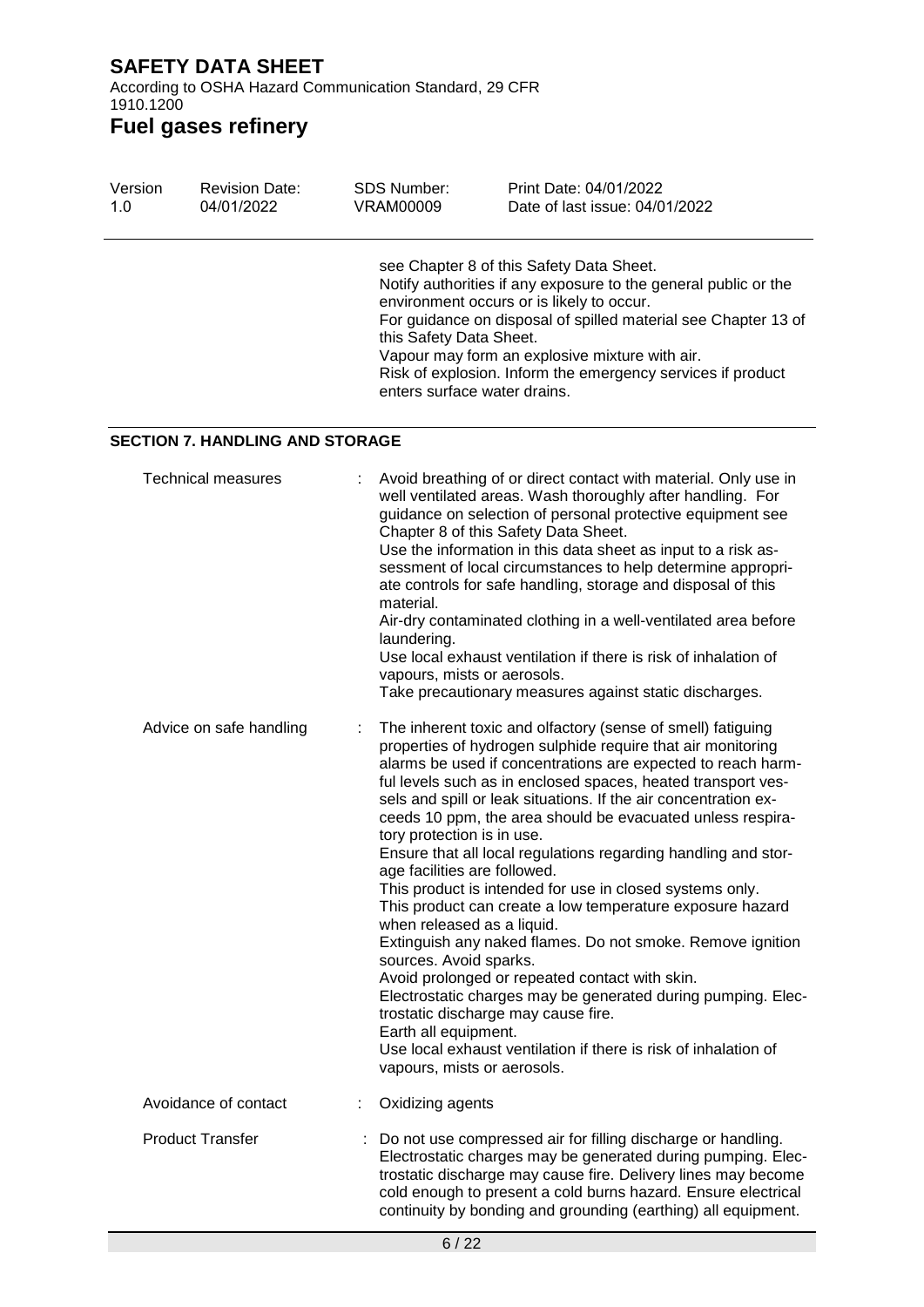According to OSHA Hazard Communication Standard, 29 CFR 1910.1200

### **Fuel gases refinery**

| Version<br>1.0                                | <b>Revision Date:</b><br>04/01/2022 | <b>SDS Number:</b><br><b>VRAM00009</b>                             | Print Date: 04/01/2022<br>Date of last issue: 04/01/2022                                                                                                                                                                                                                                                                                                                                                                                                                                                                                                                                                                                                                                                                                                |
|-----------------------------------------------|-------------------------------------|--------------------------------------------------------------------|---------------------------------------------------------------------------------------------------------------------------------------------------------------------------------------------------------------------------------------------------------------------------------------------------------------------------------------------------------------------------------------------------------------------------------------------------------------------------------------------------------------------------------------------------------------------------------------------------------------------------------------------------------------------------------------------------------------------------------------------------------|
|                                               |                                     |                                                                    | Restrict line velocity during pumping in order to avoid genera-<br>tion of electrostatic discharge.                                                                                                                                                                                                                                                                                                                                                                                                                                                                                                                                                                                                                                                     |
| Further information on stor-<br>age stability |                                     | ÷<br>sure vessels or cylinders.<br>other strong oxidizers.<br>ble. | Store only in purpose-designed, appropriately labelled pres-<br>Must be stored in a well-ventilated area, away from sunlight,<br>ignition sources and other sources of heat.<br>Do not store near cylinders containing compressed oxygen or<br>The vapours in the head space of the storage vessel may lie<br>in the flammable/explosive range and hence may be flamma-<br>Refer to section 15 for any additional specific legislation cov-<br>ering the packaging and storage of this product.                                                                                                                                                                                                                                                         |
|                                               | Packaging material                  | GB, Neoprene (CR).                                                 | Suitable material: For containers and container linings, use<br>materials specifically approved for use with this product., Ex-<br>amples of suitable materials are: PA-11, PEEK, PVDF, PTFE,<br>GRE (Epoxy), GRVE (vinyl ester), Viton (FKM), type F and<br>Unsuitable material: Some forms of cast iron., Examples of<br>materials to avoid are: ABS, polymethyl methacrylate<br>(PMMA), polyethylene (PE / HDPE), polypropylene (PP),<br>PVC, natural rubber (NR), Nitrile (NBR) ethylene propylene<br>rubber (EPDM), Butyl (IIR), Hypalon (CSM), polystyrene, pol-<br>yvinyl chloride (PVC), polyisobutylene., For containers and<br>container linings, aluminium should not be used if there is a<br>risk of caustic contamination of the product. |
|                                               | <b>Container Advice</b>             |                                                                    | Containers, even those that have been emptied, can contain<br>explosive vapours. Do not cut, drill, grind, weld or perform<br>similar operations on or near containers.                                                                                                                                                                                                                                                                                                                                                                                                                                                                                                                                                                                 |
|                                               | Specific use(s)                     | Not applicable                                                     |                                                                                                                                                                                                                                                                                                                                                                                                                                                                                                                                                                                                                                                                                                                                                         |
|                                               |                                     | on Static Electricity).                                            | See additional references that provide safe handling practices<br>for liquids that are determined to be static accumulators:<br>American Petroleum Institute 2003 (Protection Against Igni-<br>tions Arising out of Static, Lightning and Stray Currents) or<br>National Fire Protection Agency 77 (Recommended Practices<br>IEC/TS 60079-32-1: Electrostatic hazards, guidance                                                                                                                                                                                                                                                                                                                                                                         |

### **SECTION 8. EXPOSURE CONTROLS AND PERSONAL PROTECTION**

#### **Components with workplace control parameters**

| Components    | CAS-No.  | Value type<br>(Form of<br>exposure) | Control parame-<br>ters / Permissible<br>concentration | <b>Basis</b> |
|---------------|----------|-------------------------------------|--------------------------------------------------------|--------------|
| 1.3-butadiene | 106-99-0 | TWA                                 | 2 ppm                                                  | <b>ACGIH</b> |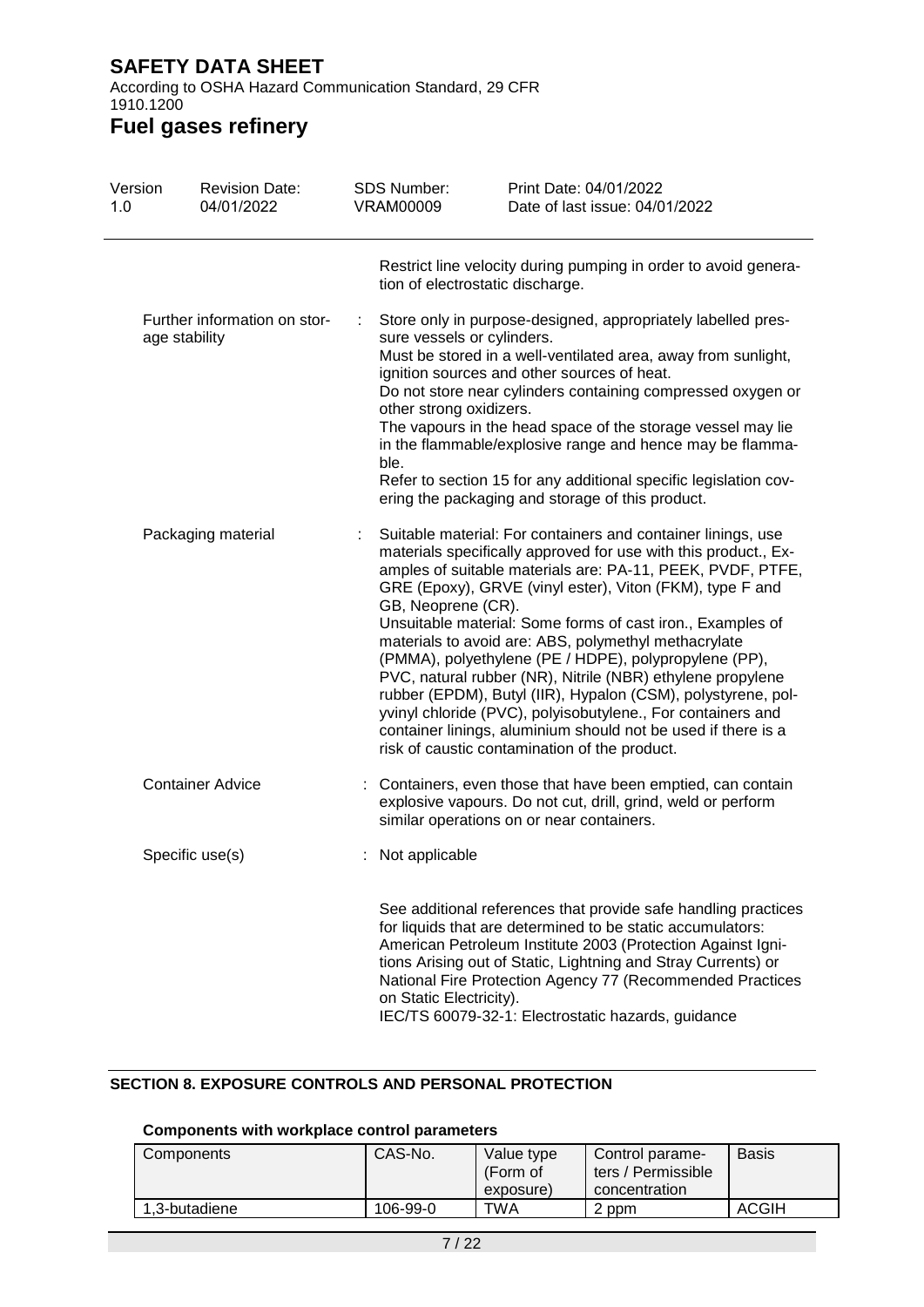According to OSHA Hazard Communication Standard, 29 CFR 1910.1200

## **Fuel gases refinery**

| Version | <b>Revision Date:</b> | SDS Number: |            | Print Date: 04/01/2022         |                  |  |  |
|---------|-----------------------|-------------|------------|--------------------------------|------------------|--|--|
| 1.0     | 04/01/2022            | VRAM00009   |            | Date of last issue: 04/01/2022 |                  |  |  |
|         | 1,3-butadiene         |             | <b>PFI</b> | ppm                            | <b>OSHA CARC</b> |  |  |

|                  |                                     |                                 | ייי די                                                               |                     |
|------------------|-------------------------------------|---------------------------------|----------------------------------------------------------------------|---------------------|
| 1,3-butadiene    |                                     | <b>STEL</b>                     | 5 ppm                                                                | <b>OSHA CARC</b>    |
| 1,3-butadiene    |                                     | <b>TWA</b>                      | 1 ppm                                                                | OSHA Z-1            |
| 1,3-butadiene    |                                     | <b>STEL</b>                     | 5 ppm                                                                | OSHA <sub>Z-1</sub> |
|                  |                                     |                                 |                                                                      |                     |
|                  |                                     |                                 |                                                                      |                     |
|                  |                                     |                                 |                                                                      |                     |
|                  |                                     |                                 |                                                                      |                     |
|                  |                                     |                                 |                                                                      |                     |
|                  |                                     |                                 |                                                                      |                     |
|                  |                                     |                                 |                                                                      |                     |
|                  |                                     |                                 |                                                                      |                     |
| benzene          |                                     | <b>TWA</b>                      | $0.5$ ppm                                                            | <b>ACGIH</b>        |
| benzene          |                                     | <b>STEL</b>                     | $2.5$ ppm                                                            | <b>ACGIH</b>        |
| benzene          |                                     | PEL                             | 1 ppm                                                                | <b>OSHA CARC</b>    |
| benzene          |                                     | <b>STEL</b>                     | 5 ppm                                                                | <b>OSHA CARC</b>    |
| benzene          |                                     | <b>TWA</b>                      | 10 ppm                                                               | OSHA Z-2            |
| benzene          |                                     | <b>CEIL</b>                     | 25 ppm                                                               | OSHA Z-2            |
| benzene          |                                     | Peak                            | 50 ppm                                                               | OSHA Z-2            |
|                  |                                     |                                 | (10 minutes)                                                         |                     |
| Hydrogen sulfide | 7783-06-4                           | <b>TWA</b>                      | 5 ppm                                                                | 2009/161/EU         |
|                  |                                     |                                 | $7$ mg/m $3$                                                         |                     |
|                  |                                     |                                 | Further information: This value is for information where there is no |                     |
|                  |                                     | national limit value available. |                                                                      |                     |
| Hydrogen sulfide |                                     | <b>STEL</b>                     | 10 ppm                                                               | 2009/161/EU         |
|                  |                                     |                                 | 14 mg/m3                                                             |                     |
|                  |                                     |                                 | Further information: This value is for information where there is no |                     |
|                  |                                     | national limit value available. |                                                                      |                     |
| Hydrogen sulfide |                                     | <b>STEL</b>                     | 5 ppm                                                                | <b>ACGIH</b>        |
|                  |                                     |                                 | Further information: Central Nervous System impairment, Upper        |                     |
|                  | <b>Respiratory Tract irritation</b> |                                 |                                                                      |                     |
| Hydrogen sulfide |                                     | <b>CEIL</b>                     | 20 ppm                                                               | OSHA Z-2            |
| Hydrogen sulfide |                                     | Peak                            | 50 ppm                                                               | OSHA Z-2            |
|                  |                                     |                                 | (10 minutes once                                                     |                     |
|                  |                                     |                                 | only if no other                                                     |                     |
|                  |                                     |                                 | measured expo-                                                       |                     |
|                  |                                     |                                 | sure occurs)                                                         |                     |
| Hydrogen sulfide |                                     | <b>TWA</b>                      | 1 ppm                                                                | <b>ACGIH</b>        |
| Hydrogen sulfide |                                     | <b>STEL</b>                     | 5 ppm                                                                | <b>ACGIH</b>        |
| Carbon dioxide   | 124-38-9                            | <b>TWA</b>                      | $5,000$ ppm                                                          | <b>ACGIH</b>        |
| Carbon dioxide   |                                     | <b>STEL</b>                     | 30,000 ppm                                                           | <b>ACGIH</b>        |
| Carbon dioxide   |                                     | <b>TWA</b>                      | 5,000 ppm                                                            | OSHA <sub>Z-1</sub> |
|                  |                                     |                                 | 9,000 mg/m3                                                          |                     |

#### **Biological occupational exposure limits**

| Components    | CAS-No.  | Control                        | <b>Biological</b> | Sam-      | Permissible        | <b>Basis</b> |
|---------------|----------|--------------------------------|-------------------|-----------|--------------------|--------------|
|               |          | parameters                     | specimen          | pling     | concentra-         |              |
|               |          |                                |                   | time      | tion               |              |
| 1,3-butadiene | 106-99-0 | $1,2$ Dihy-                    | Urine             | End of    | $2.5 \text{ mg/l}$ | <b>ACGIH</b> |
|               |          | $\frac{divx - 4 - (N - 1)}{2}$ |                   | shift (As |                    | <b>BEI</b>   |
|               |          | acetylcyste-                   |                   | soon as   |                    |              |
|               |          | invl)-butane                   |                   | possible  |                    |              |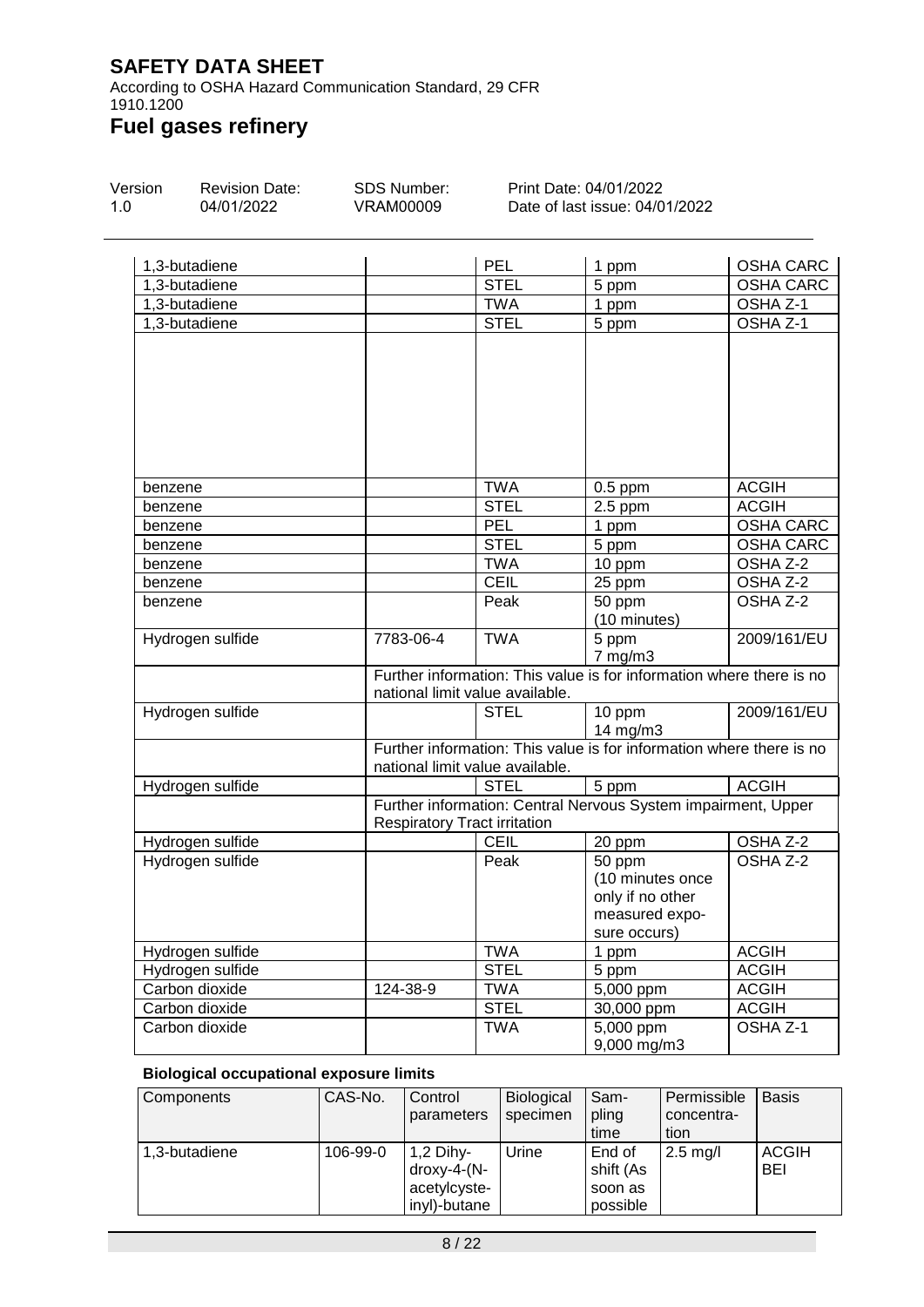According to OSHA Hazard Communication Standard, 29 CFR 1910.1200

### **Fuel gases refinery**

| Version | <b>Revision Date:</b> | SDS Number: | Print Date: 04/01/2022         |
|---------|-----------------------|-------------|--------------------------------|
| 1.0     | 04/01/2022            | VRAM00009   | Date of last issue: 04/01/2022 |
|         |                       |             | after<br>exposure<br>000000    |

|               |           |                                                             |                                             | ceases)                                                                    |                                            |                            |
|---------------|-----------|-------------------------------------------------------------|---------------------------------------------|----------------------------------------------------------------------------|--------------------------------------------|----------------------------|
|               |           | Mixture of<br>N-1 and N-<br>2(hydroxybu<br>tenyl) valine    | Hemoglo-<br>bin (Hb)<br>adducts in<br>blood | Not criti-<br>cal                                                          | 2.5<br>picomoles<br>per gram<br>Hemoglobin | <b>ACGIH</b><br><b>BEI</b> |
| benzene       | $71-43-2$ | $\overline{\mathbb{S}^-}$<br>Phenylmer-<br>capturic<br>acid | Urine                                       | End of<br>shift (As<br>soon as<br>possible<br>after<br>exposure<br>ceases) | $25 \mu g/g$<br>creatinine                 | <b>ACGIH</b><br><b>BEI</b> |
|               |           | t,t-Muconic<br>acid                                         | Urine                                       | End of<br>shift (As<br>soon as<br>possible<br>after<br>exposure<br>ceases) | 500 µg/g<br>creatinine                     | <b>ACGIH</b><br><b>BEI</b> |
| 1,3-butadiene | 106-99-0  | $1,2$ Dihy-<br>droxy-4-(N-<br>acetylcyste-<br>inyl)-butane  | Urine                                       | End of<br>shift (As<br>soon as<br>possible<br>after<br>exposure<br>ceases) | $2.5$ mg/l                                 | <b>ACGIH</b><br><b>BEI</b> |
|               |           | Mixture of<br>N-1 and N-<br>2(hydroxybu<br>tenyl) valine    | Hemoglo-<br>bin (Hb)<br>adducts in<br>blood | Not criti-<br>cal                                                          | 2.5<br>picomoles<br>per gram<br>Hemoglobin | <b>ACGIH</b><br><b>BEI</b> |
| benzene       | $71-43-2$ | $\overline{\mathsf{S}}$ -<br>Phenylmer-<br>capturic<br>acid | Urine                                       | End of<br>shift (As<br>soon as<br>possible<br>after<br>exposure<br>ceases) | $25 \mu g/g$<br>creatinine                 | <b>ACGIH</b><br><b>BEI</b> |
|               |           | t,t-Muconic<br>acid                                         | Urine                                       | End of<br>shift (As<br>soon as<br>possible<br>after<br>exposure<br>ceases) | $\frac{1}{500}$ µg/g<br>creatinine         | <b>ACGIH</b><br><b>BEI</b> |

### **Monitoring Methods**

Monitoring of the concentration of substances in the breathing zone of workers or in the general workplace may be required to confirm compliance with an OEL and adequacy of exposure controls. For some substances biological monitoring may also be appropriate.

Validated exposure measurement methods should be applied by a competent person and sam-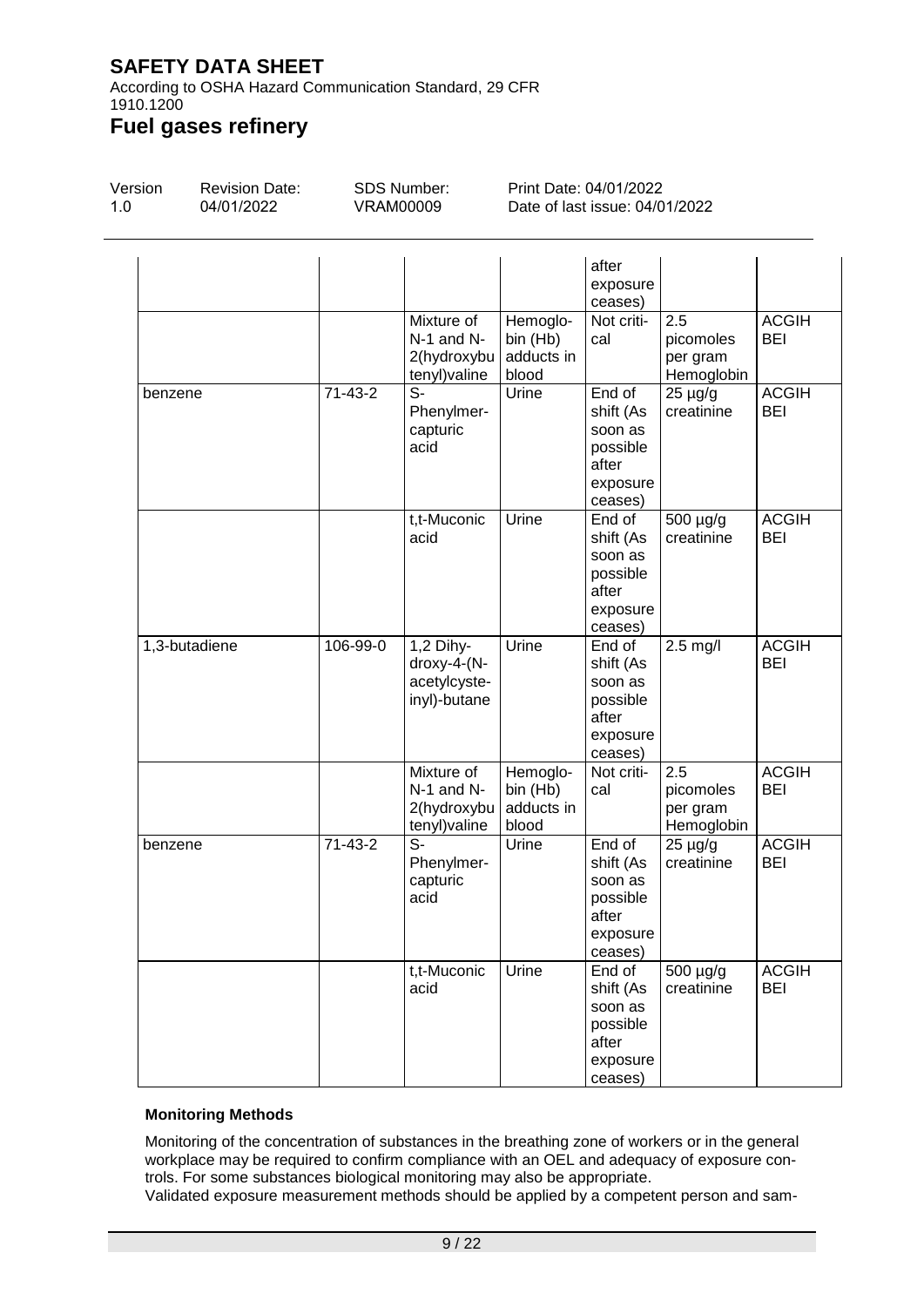According to OSHA Hazard Communication Standard, 29 CFR 1910.1200

### **Fuel gases refinery**

| Version | <b>Revision Date:</b> | SDS Number: | Print Date: 04/01/2022         |
|---------|-----------------------|-------------|--------------------------------|
| 1.0     | 04/01/2022            | VRAM00009   | Date of last issue: 04/01/2022 |

ples analysed by an accredited laboratory.

Examples of sources of recommended exposure measurement methods are given below or contact the supplier. Further national methods may be available.

National Institute of Occupational Safety and Health (NIOSH), USA: Manual of Analytical Methods http://www.cdc.gov/niosh/

Occupational Safety and Health Administration (OSHA), USA: Sampling and Analytical Methods http://www.osha.gov/

Health and Safety Executive (HSE), UK: Methods for the Determination of Hazardous Substances http://www.hse.gov.uk/

Institut für Arbeitsschutz Deutschen Gesetzlichen Unfallversicherung (IFA) , Germany http://www.dguv.de/inhalt/index.jsp

L'Institut National de Recherche et de Securité, (INRS), France http://www.inrs.fr/accueil

**Engineering measures** : The level of protection and types of controls necessary will vary depending upon potential exposure conditions. Select controls based on a risk assessment of local circumstances. Appropriate measures include: Use sealed systems as far as possible. Firewater monitors and deluge systems are recommended. Adequate explosion-proof ventilation to control airborne concentrations below the exposure guidelines/limits.

Local exhaust ventilation is recommended.

Eye washes and showers for emergency use.

General Information:

Consider technical advances and process upgrades (including automation) for the elimination of releases. Minimise exposure using measures such as closed systems, dedicated facilities and suitable general/local exhaust ventilation. Drain down systems and clear transfer lines prior to breaking containment. Clean/flush equipment, where possible, prior to maintenance. Where there is potential for exposure: restrict access to authorised persons; provide specific activity training to operators to minimise exposures; wear suitable gloves and coveralls to prevent skin contamination; wear respiratory protection when there is potential for inhalation; clear up spills immediately and dispose of wastes safely.Ensure safe systems of work or equivalent arrangements are in place to manage risks. Regularly inspect, test and maintain all control measures. Consider the need for risk based health surveillance.

Do not ingest. If swallowed then seek immediate medical assistance

#### **Personal protective equipment**

Respiratory protection : If engineering controls do not maintain airborne concentrations to a level which is adequate to protect worker health, select respiratory protection equipment suitable for the specific conditions of use and meeting relevant legislation. Check with respiratory protective equipment suppliers.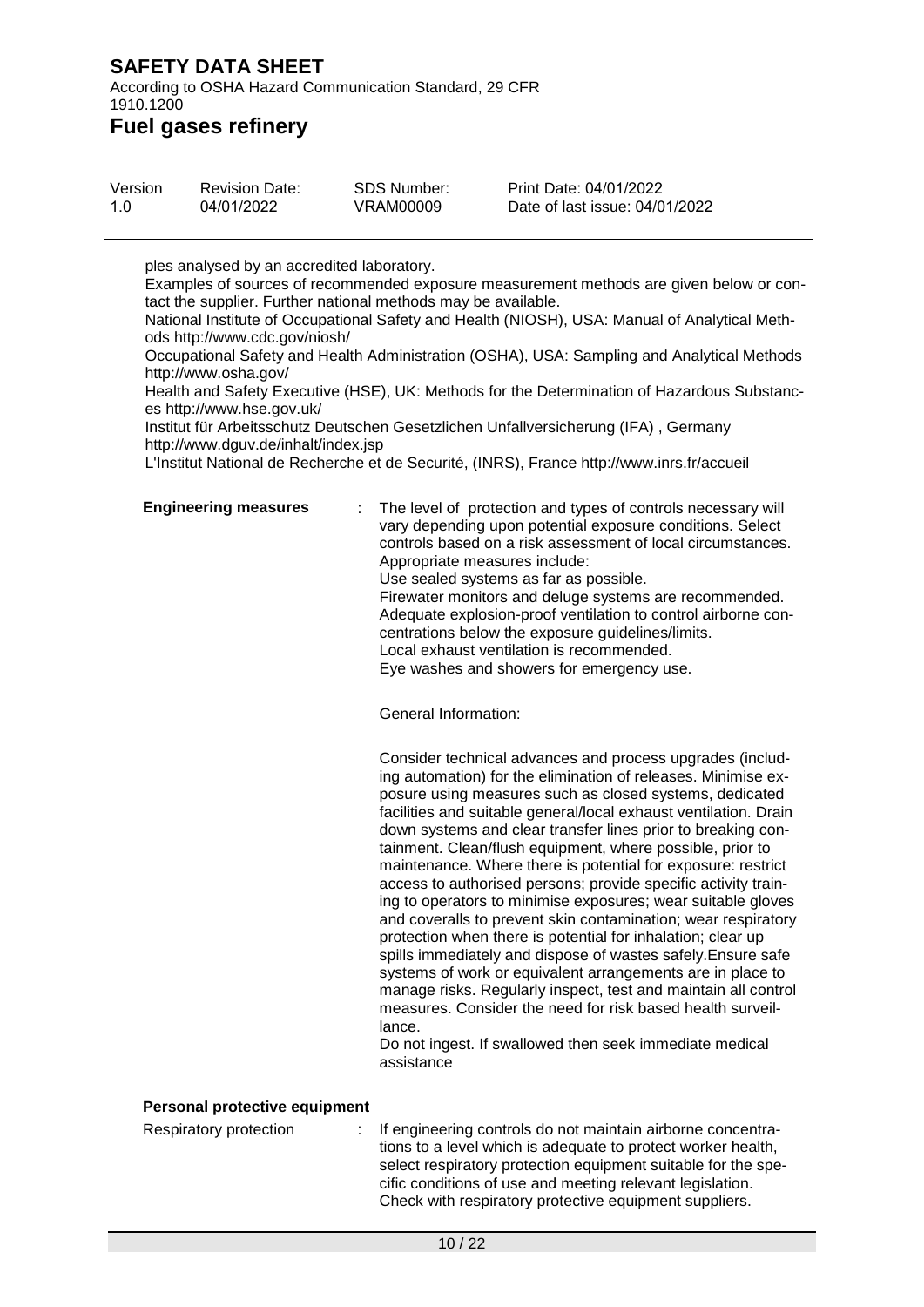According to OSHA Hazard Communication Standard, 29 CFR 1910.1200

| Version<br>1.0 | <b>Revision Date:</b><br>04/01/2022 | <b>SDS Number:</b><br><b>VRAM00009</b>     | Print Date: 04/01/2022<br>Date of last issue: 04/01/2022                                                                                                                                                                                                                                                                                                                                                                                                                                                                                                                                                                                                                                                                                                                                                                                                                                                                                                                                                                                                                                                                                                                                                                                                                                                                                                                                                                                                                                                                                     |
|----------------|-------------------------------------|--------------------------------------------|----------------------------------------------------------------------------------------------------------------------------------------------------------------------------------------------------------------------------------------------------------------------------------------------------------------------------------------------------------------------------------------------------------------------------------------------------------------------------------------------------------------------------------------------------------------------------------------------------------------------------------------------------------------------------------------------------------------------------------------------------------------------------------------------------------------------------------------------------------------------------------------------------------------------------------------------------------------------------------------------------------------------------------------------------------------------------------------------------------------------------------------------------------------------------------------------------------------------------------------------------------------------------------------------------------------------------------------------------------------------------------------------------------------------------------------------------------------------------------------------------------------------------------------------|
|                |                                     | ratus.<br>cordance with local regulations. | Where air-filtering respirators are unsuitable (e.g. airborne<br>concentrations are high, risk of oxygen deficiency, confined<br>space) use appropriate positive pressure breathing appa-<br>Where air-filtering respirators are suitable, select an appro-<br>priate combination of mask and filter.<br>All respiratory protection equipment and use must be in ac-<br>Respirator selection, use and maintenance should be in ac-<br>cordance with the requirements of the OSHA Respiratory<br>Protection Standard, 29 CFR 1910.134.                                                                                                                                                                                                                                                                                                                                                                                                                                                                                                                                                                                                                                                                                                                                                                                                                                                                                                                                                                                                        |
|                | Hand protection<br>Remarks          |                                            | Personal hygiene is a key element of effective hand care.<br>Gloves must only be worn on clean hands. After using<br>gloves, hands should be washed and dried thoroughly. Appli-<br>cation of a non-perfumed moisturizer is recommended. Suit-<br>ability and durability of a glove is dependent on usage, e.g.<br>frequency and duration of contact, chemical resistance of<br>glove material, dexterity. Always seek advice from glove sup-<br>pliers. Contaminated gloves should be replaced. Where hand<br>contact with the product may occur the use of gloves ap-<br>proved to relevant standards (e.g. Europe: EN374, US: F739)<br>made from the following materials may provide suitable<br>chemical protection. Neoprene rubber. Nitrile rubber. If con-<br>tact with liquefied product is possible or anticipated, gloves<br>should be thermally insulated to prevent cold burns. For con-<br>tinuous contact we recommend gloves with breakthrough<br>time of more than 240 minutes with preference for $>$ 480<br>minutes where suitable gloves can be identified. For short-<br>term/splash protection we recommend the same, but recog-<br>nize that suitable gloves offering this level of protection may<br>not be available and in this case a lower breakthrough time<br>maybe acceptable so long as appropriate maintenance and<br>replacement regimes are followed. Glove thickness is not a<br>good predictor of glove resistance to a chemical as it is de-<br>pendent on the exact composition of the glove material. |
|                | Eye protection                      |                                            | Wear safety glasses and face shield (preferably with a chin<br>guard) if splashes are likely to occur.                                                                                                                                                                                                                                                                                                                                                                                                                                                                                                                                                                                                                                                                                                                                                                                                                                                                                                                                                                                                                                                                                                                                                                                                                                                                                                                                                                                                                                       |
|                | Skin and body protection            | apron.                                     | Chemical and cold resistant gloves/gauntlets, boots, and                                                                                                                                                                                                                                                                                                                                                                                                                                                                                                                                                                                                                                                                                                                                                                                                                                                                                                                                                                                                                                                                                                                                                                                                                                                                                                                                                                                                                                                                                     |
|                | Protective measures                 |                                            | Personal protective equipment (PPE) should meet recom-<br>mended national standards. Check with PPE suppliers.                                                                                                                                                                                                                                                                                                                                                                                                                                                                                                                                                                                                                                                                                                                                                                                                                                                                                                                                                                                                                                                                                                                                                                                                                                                                                                                                                                                                                               |
|                | Hygiene measures                    | Practice good housekeeping.                | Always observe good personal hygiene measures, such as<br>washing hands after handling the material and before eating,<br>drinking, and/or smoking. Routinely wash work clothing and<br>protective equipment to remove contaminants. Discard con-<br>taminated clothing and footwear that cannot be cleaned.                                                                                                                                                                                                                                                                                                                                                                                                                                                                                                                                                                                                                                                                                                                                                                                                                                                                                                                                                                                                                                                                                                                                                                                                                                 |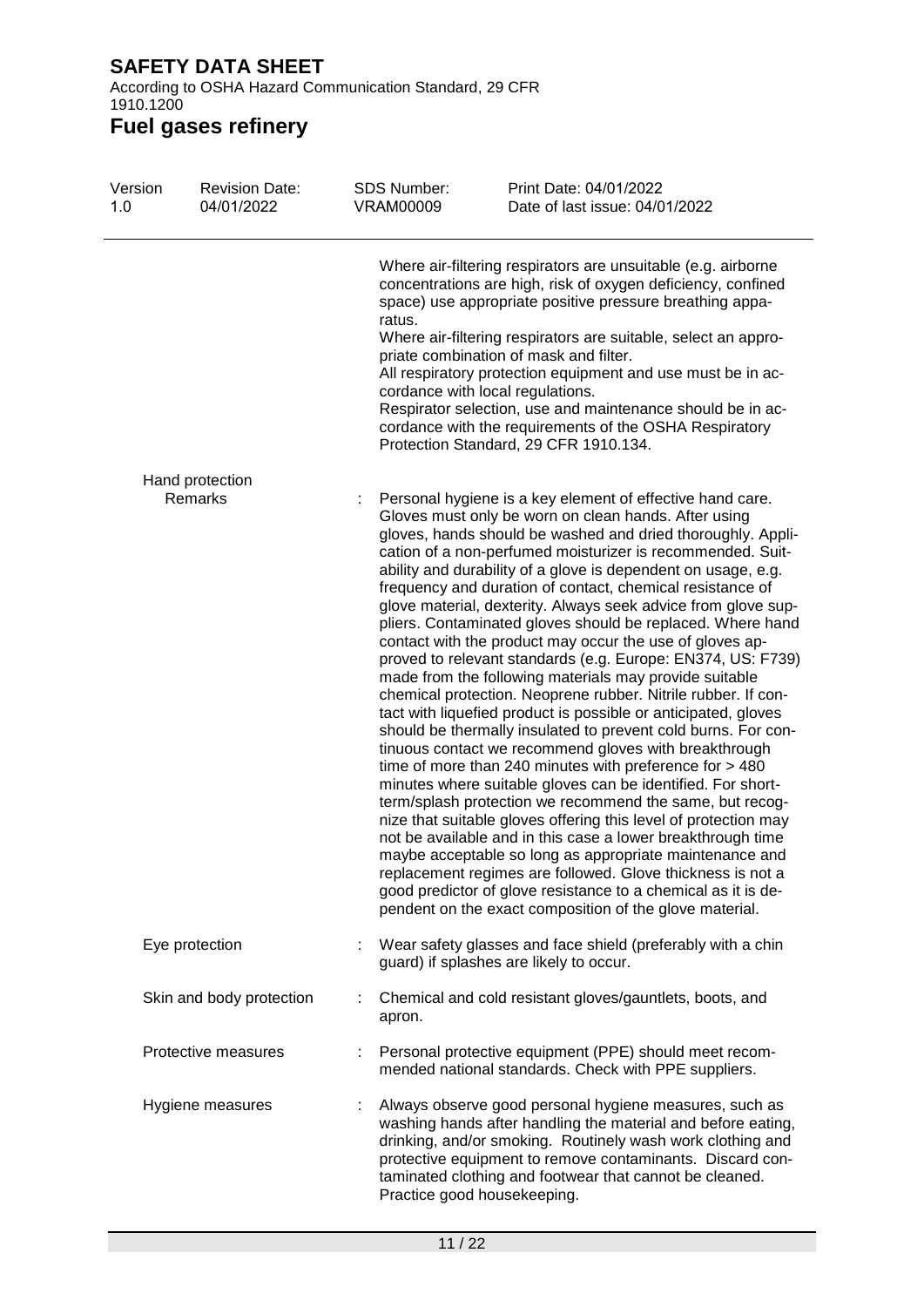According to OSHA Hazard Communication Standard, 29 CFR 1910.1200

| 1.0 | Version<br><b>Revision Date:</b><br>04/01/2022                     |                       | <b>SDS Number:</b><br><b>VRAM00009</b> | Print Date: 04/01/2022<br>Date of last issue: 04/01/2022                                                                      |
|-----|--------------------------------------------------------------------|-----------------------|----------------------------------------|-------------------------------------------------------------------------------------------------------------------------------|
|     | <b>Environmental exposure controls</b>                             |                       |                                        |                                                                                                                               |
|     | General advice                                                     |                       | vapour.                                | : Local guidelines on emission limits for volatile substances<br>must be observed for the discharge of exhaust air containing |
|     | <b>SECTION 9. PHYSICAL AND CHEMICAL PROPERTIES</b>                 |                       |                                        |                                                                                                                               |
|     | Appearance                                                         |                       | Gas.                                   |                                                                                                                               |
|     | Colour                                                             |                       | Not applicable                         |                                                                                                                               |
|     | Odour                                                              |                       | Not applicable                         |                                                                                                                               |
|     | <b>Odour Threshold</b>                                             |                       | Data not available                     |                                                                                                                               |
|     | pH                                                                 | t                     | Not applicable                         |                                                                                                                               |
|     | Melting point/freezing point                                       | ÷                     | Data not available                     |                                                                                                                               |
|     | Initial boiling point and boiling :<br>range                       |                       | Data not available                     |                                                                                                                               |
|     | Flash point                                                        |                       | Data not available                     |                                                                                                                               |
|     | Evaporation rate                                                   |                       | Data not available                     |                                                                                                                               |
|     | Flammability (solid, gas)                                          | $\mathbb{Z}^{\times}$ | Extremely flammable.                   |                                                                                                                               |
|     | Upper explosion limit / upper : ca. 15 %(V)<br>flammability limit  |                       |                                        |                                                                                                                               |
|     | Lower explosion limit / Lower : ca. 1.8 %(V)<br>flammability limit |                       |                                        |                                                                                                                               |
|     | Vapour pressure                                                    |                       | Not applicable                         |                                                                                                                               |
|     | Relative vapour density                                            |                       | Data not available                     |                                                                                                                               |
|     | Relative density                                                   |                       | Data not available                     |                                                                                                                               |
|     | Density                                                            |                       | Data not available                     |                                                                                                                               |
|     | Solubility(ies)<br>Water solubility                                |                       | negligible                             |                                                                                                                               |
|     | Solubility in other solvents                                       |                       | Data not available                     |                                                                                                                               |
|     | Partition coefficient: n-<br>octanol/water                         |                       | Data not available                     |                                                                                                                               |
|     | Auto-ignition temperature                                          | ÷                     | > 200 °C / > 392 °F                    |                                                                                                                               |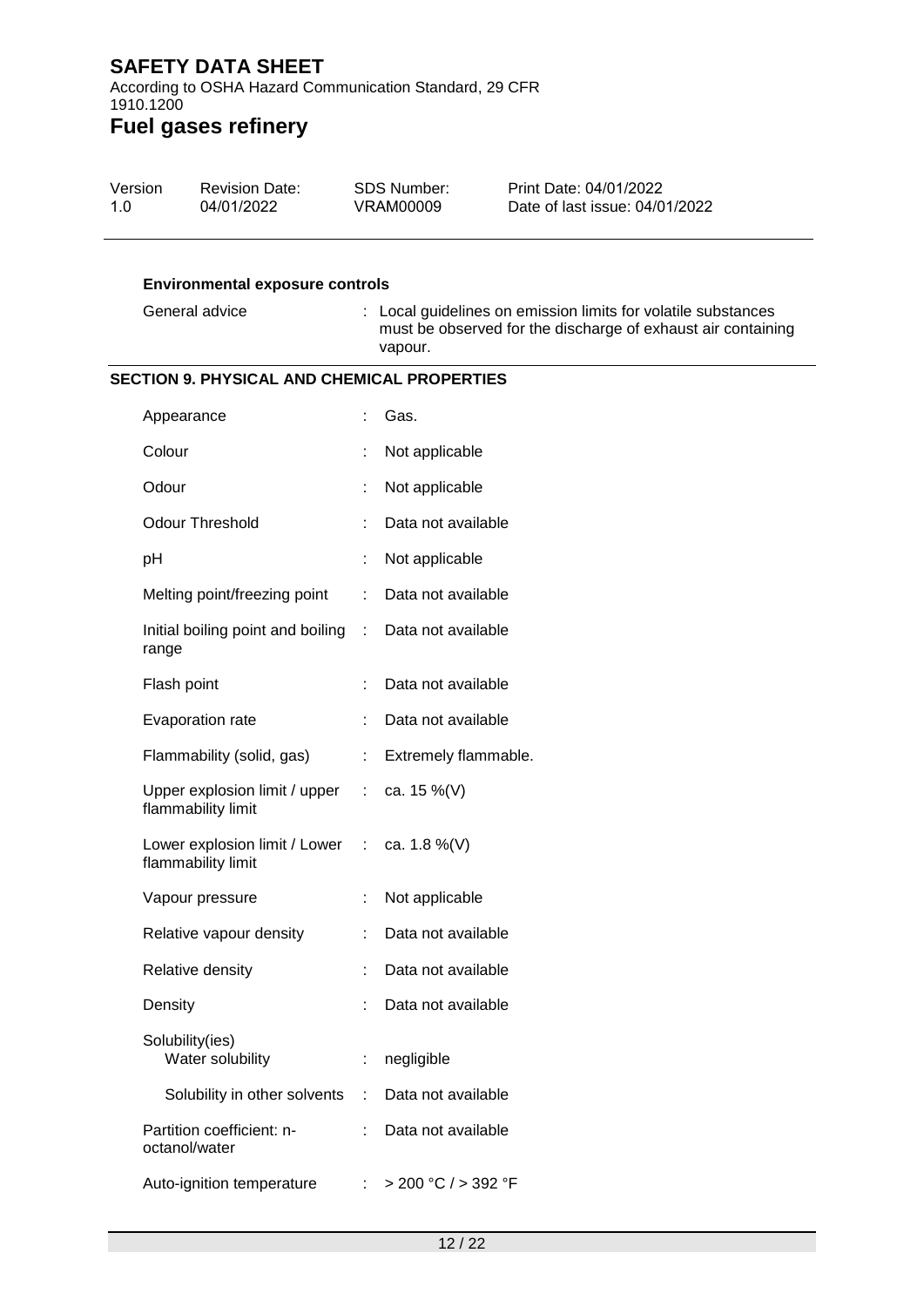According to OSHA Hazard Communication Standard, 29 CFR 1910.1200

### **Fuel gases refinery**

| Version<br>1.0 |            | <b>Revision Date:</b><br>04/01/2022         |   | <b>SDS Number:</b><br><b>VRAM00009</b>         | Print Date: 04/01/2022<br>Date of last issue: 04/01/2022        |  |  |
|----------------|------------|---------------------------------------------|---|------------------------------------------------|-----------------------------------------------------------------|--|--|
|                |            | Decomposition temperature                   | ÷ | Data not available                             |                                                                 |  |  |
|                | Viscosity  | Viscosity, kinematic                        |   | Data not available                             |                                                                 |  |  |
|                |            | <b>Explosive properties</b>                 |   | Classification Code: NOT CLASS: Not classified |                                                                 |  |  |
|                |            | <b>SECTION 10. STABILITY AND REACTIVITY</b> |   |                                                |                                                                 |  |  |
|                | Reactivity |                                             |   |                                                | No, product will not become self-reactive.                      |  |  |
|                |            | Chemical stability                          |   |                                                | Stable under normal conditions of use.                          |  |  |
|                | tions      | Possibility of hazardous reac- :            |   |                                                | No. Hazardous, exothermical polymerization cannot occur.        |  |  |
|                |            | Conditions to avoid                         |   |                                                | Heat, open flames, sparks and flammable atmospheres.            |  |  |
|                |            |                                             |   | tricity.                                       | In certain circumstances product can ignite due to static elec- |  |  |
|                |            | Incompatible materials                      |   | Oxidizing agents                               |                                                                 |  |  |
|                | products   | Hazardous decomposition                     |   | during normal storage.                         | Hazardous decomposition products are not expected to form       |  |  |

#### **SECTION 11. TOXICOLOGICAL INFORMATION**

| Basis for assessment | : Information given is based on product data, a knowledge of<br>the components and the toxicology of similar products.<br>Unless indicated otherwise, the data presented is representa-<br>tive of the product as a whole, rather than for individual com-<br>ponent(s). |
|----------------------|--------------------------------------------------------------------------------------------------------------------------------------------------------------------------------------------------------------------------------------------------------------------------|
|----------------------|--------------------------------------------------------------------------------------------------------------------------------------------------------------------------------------------------------------------------------------------------------------------------|

#### **Information on likely routes of exposure**

Inhalation is the primary route of exposure although exposure may occur through skin or eye contact.

#### **Acute toxicity**

| <b>Product:</b>           |                                                                                                                |
|---------------------------|----------------------------------------------------------------------------------------------------------------|
| Acute oral toxicity       | : Remarks: Not applicable                                                                                      |
| Acute inhalation toxicity | $\therefore$ LC 50 (Rat): Exposure time: 4 h<br>Remarks: Harmful if inhaled.<br>$LC50 > 2500 - \le 20000$ ppmV |
| Acute dermal toxicity     | : Remarks: Not applicable                                                                                      |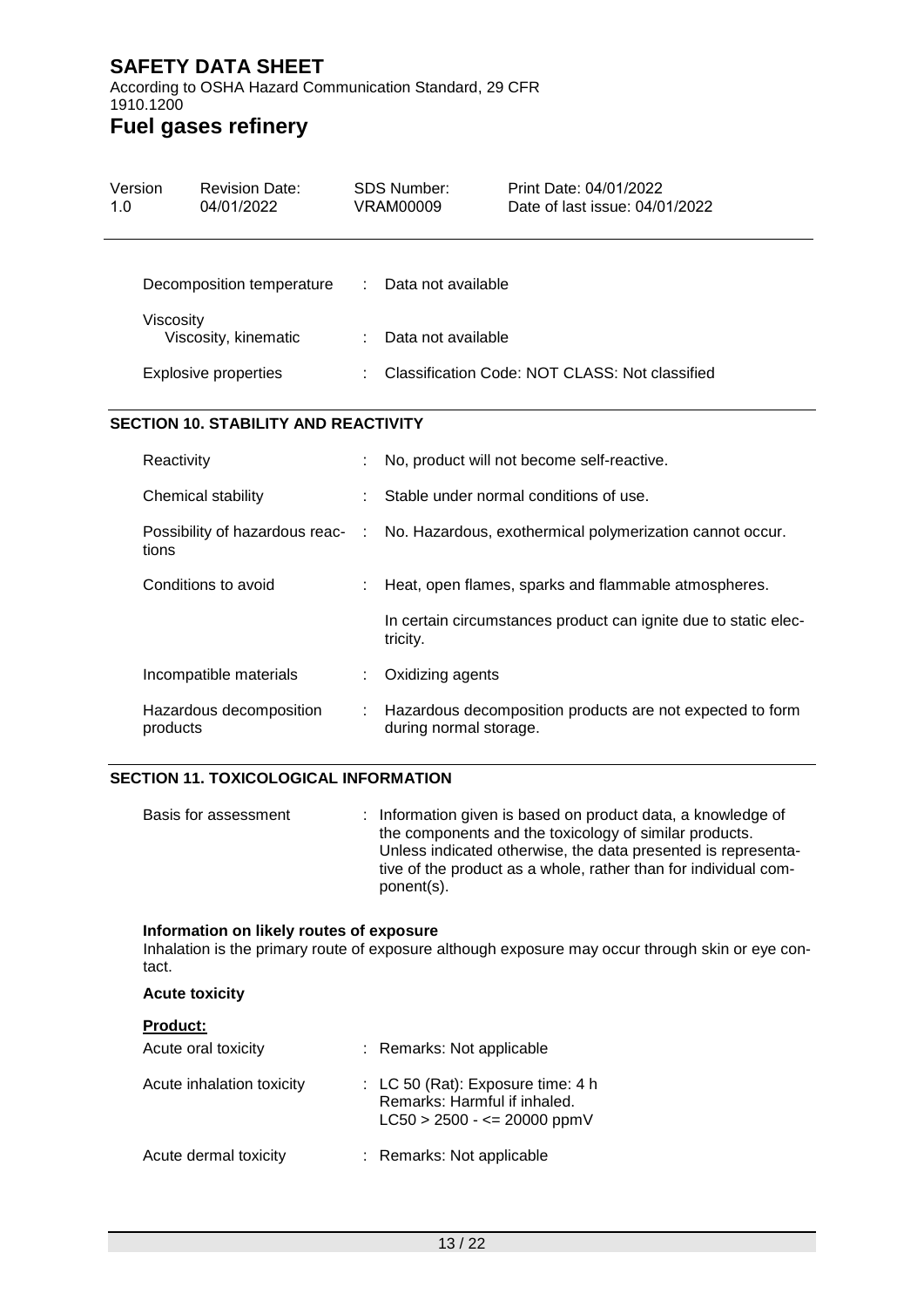According to OSHA Hazard Communication Standard, 29 CFR 1910.1200

### **Fuel gases refinery**

| Version | <b>Revision Date:</b> | SDS Number: | Print Date: 04/01/2022         |
|---------|-----------------------|-------------|--------------------------------|
| 1.0     | 04/01/2022            | VRAM00009   | Date of last issue: 04/01/2022 |

#### **Skin corrosion/irritation**

#### **Product:**

Remarks: Not irritating to skin.

#### **Serious eye damage/eye irritation**

#### **Product:**

Remarks: Irritating to eyes. (Hydrogen Sulfide)

#### **Respiratory or skin sensitisation**

#### **Product:**

Remarks: Not a sensitiser. Based on available data, the classification criteria are not met.

#### **Germ cell mutagenicity**

#### **Product:**

: Remarks: May cause heritable genetic damage, Mutagen classification based on Butadiene content at >= 0.1%., Contains benzene.

#### **Carcinogenicity**

#### **Product:**

Remarks: Causes cancer in laboratory animals., Carcinogen classification based on Butadiene content at  $>= 0.1\%$ .

Remarks: Contains Benzene, CAS # 71-43-2., Known human carcinogen.

Remarks: Contains Benzene, CAS # 71-43-2., May cause leukaemia (AML - acute myelogenous leukaemia).

| <b>IARC</b> | Group 1: Carcinogenic to humans        |               |
|-------------|----------------------------------------|---------------|
|             | 1,3-butadiene                          | 106-99-0      |
|             | benzene                                | $71 - 43 - 2$ |
| <b>OSHA</b> | OSHA specifically regulated carcinogen |               |
|             | 1,3-butadiene                          | 106-99-0      |
|             | benzene                                | $71 - 43 - 2$ |
| <b>NTP</b>  | Known to be human carcinogen           |               |
|             | 1,3-butadiene                          | 106-99-0      |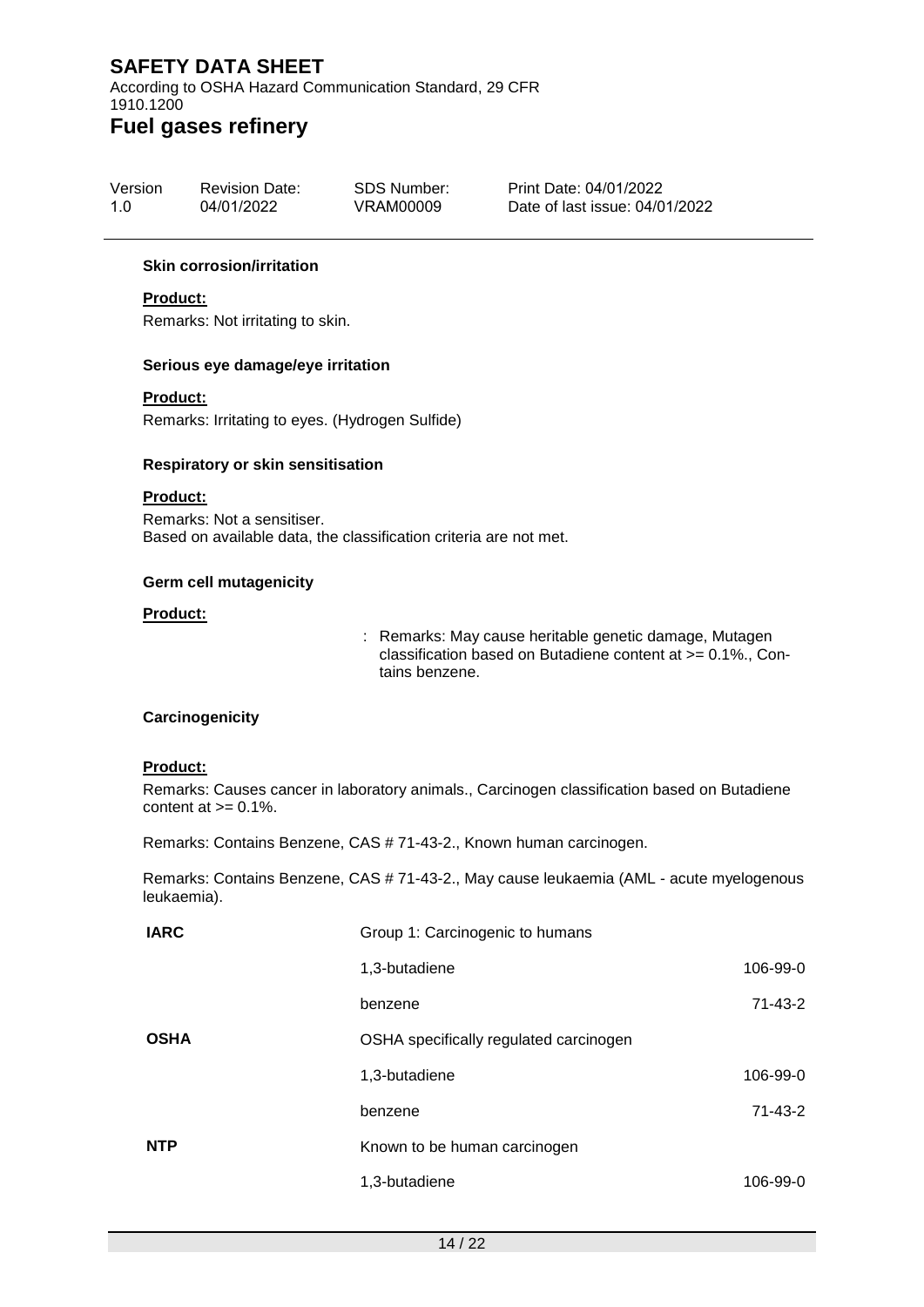According to OSHA Hazard Communication Standard, 29 CFR 1910.1200

### **Fuel gases refinery**

| Version<br>1.0  | <b>Revision Date:</b><br>04/01/2022 | SDS Number:<br>VRAM00009 | Print Date: 04/01/2022<br>Date of last issue: 04/01/2022                                         |         |
|-----------------|-------------------------------------|--------------------------|--------------------------------------------------------------------------------------------------|---------|
|                 |                                     | benzene                  |                                                                                                  | 71-43-2 |
|                 | <b>Reproductive toxicity</b>        |                          |                                                                                                  |         |
| <b>Product:</b> |                                     |                          |                                                                                                  |         |
|                 |                                     | maternally toxic.        | Remarks: Causes foetotoxicity in animals at doses which are                                      |         |
|                 | <b>STOT - single exposure</b>       |                          |                                                                                                  |         |
| <b>Product:</b> |                                     |                          | Remarks: Contains hydrogen sulphide., Inhalation of vapours or mists may cause irritation to the |         |

## respiratory system.

#### **STOT - repeated exposure**

#### **Product:**

Remarks: May cause damage to organs or organ systems through prolonged or repeated exposure., Blood

#### **Aspiration toxicity**

#### **Product:**

Not an aspiration hazard.

#### **Further information**

#### **Product:**

Remarks: H2S has a broad range of effects dependent on the airborne concentration and length of exposure: 0.02 ppm odour threshold, smell of rotten eggs; 10 ppm eye and respiratory tract irritation; 100 ppm coughing, headache, dizziness, nausea, eye irritation, loss of sense of smell in minutes; 200 ppm potential for pulmonary oedema after >20-30 minutes; 500 ppm loss of consciousness after short exposures, potential for respiratory arrest; >1000ppm immediate loss of consciousness, may lead rapidly to death, prompt cardiopulmonary resuscitation may be required. Do not depend on sense of smell for warning. H2S causes rapid olfactory fatigue (deadens sense of smell). There is no evidence that H2S will accumulate in the body tissue after repeated exposure., Rapid release of gases which are liquids under pressure may cause frost burns of exposed tissues (skin, eye) due to evaporative cooling., High gas concentrations will displace available air; unconsciousness and death may occur suddenly from lack of oxygen., Exposure to very high concentrations of similar materials has been associated with irregular heart rhythms and cardiac arrest.

Remarks: Classifications by other authorities under varying regulatory frameworks may exist.

#### **SECTION 12. ECOLOGICAL INFORMATION**

Basis for assessment : Information given is based on product testing, and/or similar products, and/or components.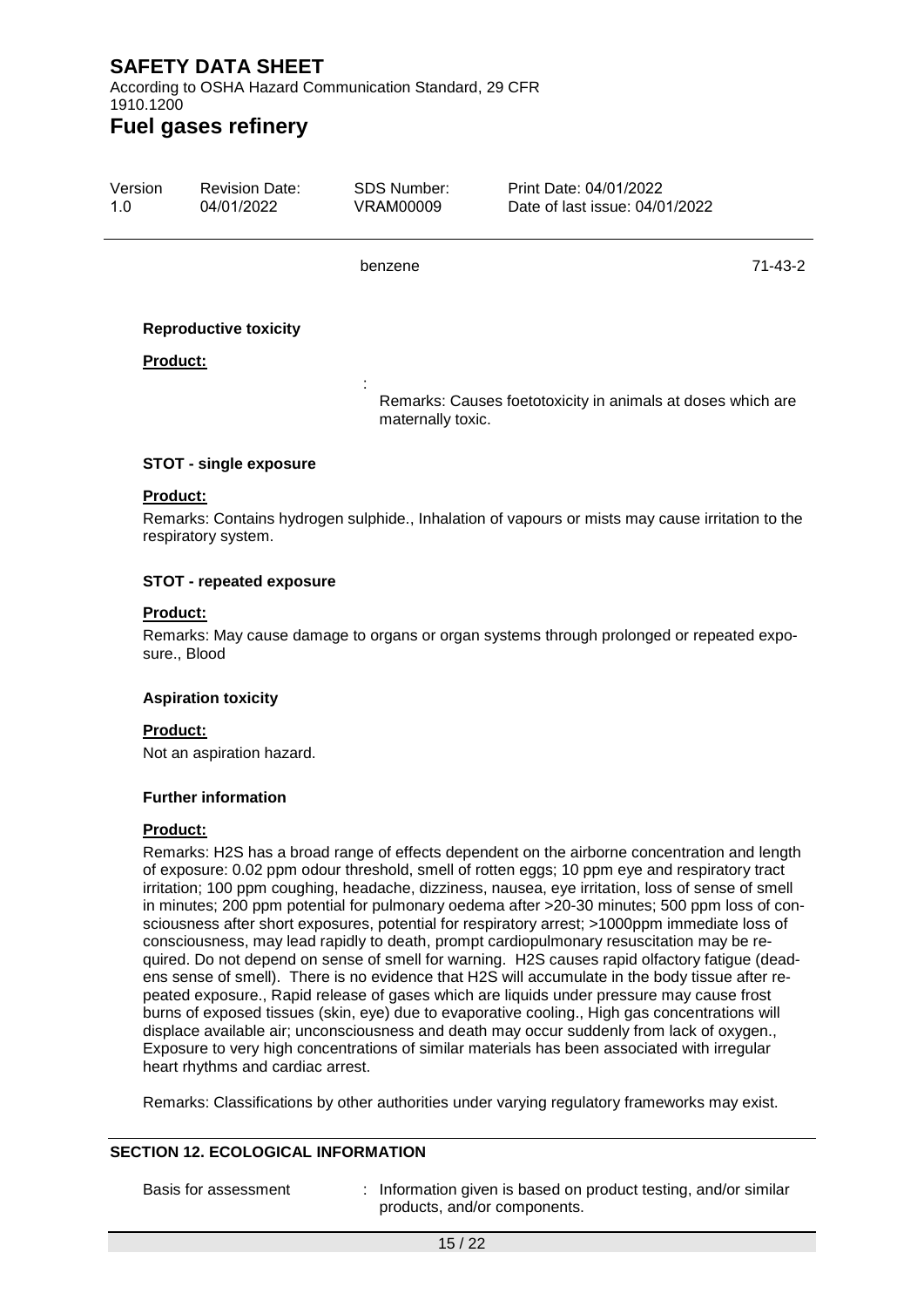According to OSHA Hazard Communication Standard, 29 CFR 1910.1200

| Version<br>1.0 |                    | <b>Revision Date:</b><br>04/01/2022                              |    | <b>SDS Number:</b><br><b>VRAM00009</b>                     | Print Date: 04/01/2022<br>Date of last issue: 04/01/2022                                                                                                                                                                                                                                                               |
|----------------|--------------------|------------------------------------------------------------------|----|------------------------------------------------------------|------------------------------------------------------------------------------------------------------------------------------------------------------------------------------------------------------------------------------------------------------------------------------------------------------------------------|
|                |                    |                                                                  |    | ponent(s).                                                 | Unless indicated otherwise, the data presented is representa-<br>tive of the product as a whole, rather than for individual com-<br>Physical properties indicate that petroleum gases will rapidly<br>volatilise from the aquatic environment and that acute and<br>chronic effects would not be observed in practice. |
|                |                    |                                                                  |    |                                                            |                                                                                                                                                                                                                                                                                                                        |
|                | <b>Ecotoxicity</b> |                                                                  |    |                                                            |                                                                                                                                                                                                                                                                                                                        |
|                | Product:<br>ty)    | Toxicity to fish (Acute toxici-                                  |    | Remarks: Practically non toxic:<br>LL/EL/IL50 > 100 mg/l   |                                                                                                                                                                                                                                                                                                                        |
|                | toxicity)          | Toxicity to daphnia and other :<br>aquatic invertebrates (Acute  |    | Remarks: Practically non toxic:<br>$LL/EL/IL50 > 100$ mg/l |                                                                                                                                                                                                                                                                                                                        |
|                | icity)             | Toxicity to algae (Acute tox-                                    |    | Remarks: Practically non toxic:<br>$LL/EL/IL50 > 100$ mg/l |                                                                                                                                                                                                                                                                                                                        |
|                | icity)             | Toxicity to fish (Chronic tox-                                   |    | Remarks: Data not available                                |                                                                                                                                                                                                                                                                                                                        |
|                | ic toxicity)       | Toxicity to daphnia and other :<br>aquatic invertebrates (Chron- |    | Remarks: Data not available                                |                                                                                                                                                                                                                                                                                                                        |
|                |                    | Toxicity to microorganisms<br>(Acute toxicity)                   | ÷. | Remarks: LL/EL/IL50 > 100 mg/l<br>Practically non toxic:   | Based on available data, the classification criteria are not met.                                                                                                                                                                                                                                                      |
|                |                    | <b>Persistence and degradability</b>                             |    |                                                            |                                                                                                                                                                                                                                                                                                                        |
|                | Product:           | Biodegradability                                                 |    | Readily biodegradable.                                     | Remarks: Oxidises rapidly by photo-chemical reactions in air.                                                                                                                                                                                                                                                          |
|                |                    | <b>Bioaccumulative potential</b>                                 |    |                                                            |                                                                                                                                                                                                                                                                                                                        |
|                | Product:           | Bioaccumulation                                                  |    |                                                            | Remarks: Does not bioaccumulate significantly.                                                                                                                                                                                                                                                                         |
|                |                    | <b>Mobility in soil</b>                                          |    |                                                            |                                                                                                                                                                                                                                                                                                                        |
|                | Product:           |                                                                  |    |                                                            |                                                                                                                                                                                                                                                                                                                        |
|                | Mobility           |                                                                  |    | found.                                                     | Remarks: Because of their extreme volatility, air is the only<br>environmental compartment that hydrocarbon gases will be                                                                                                                                                                                              |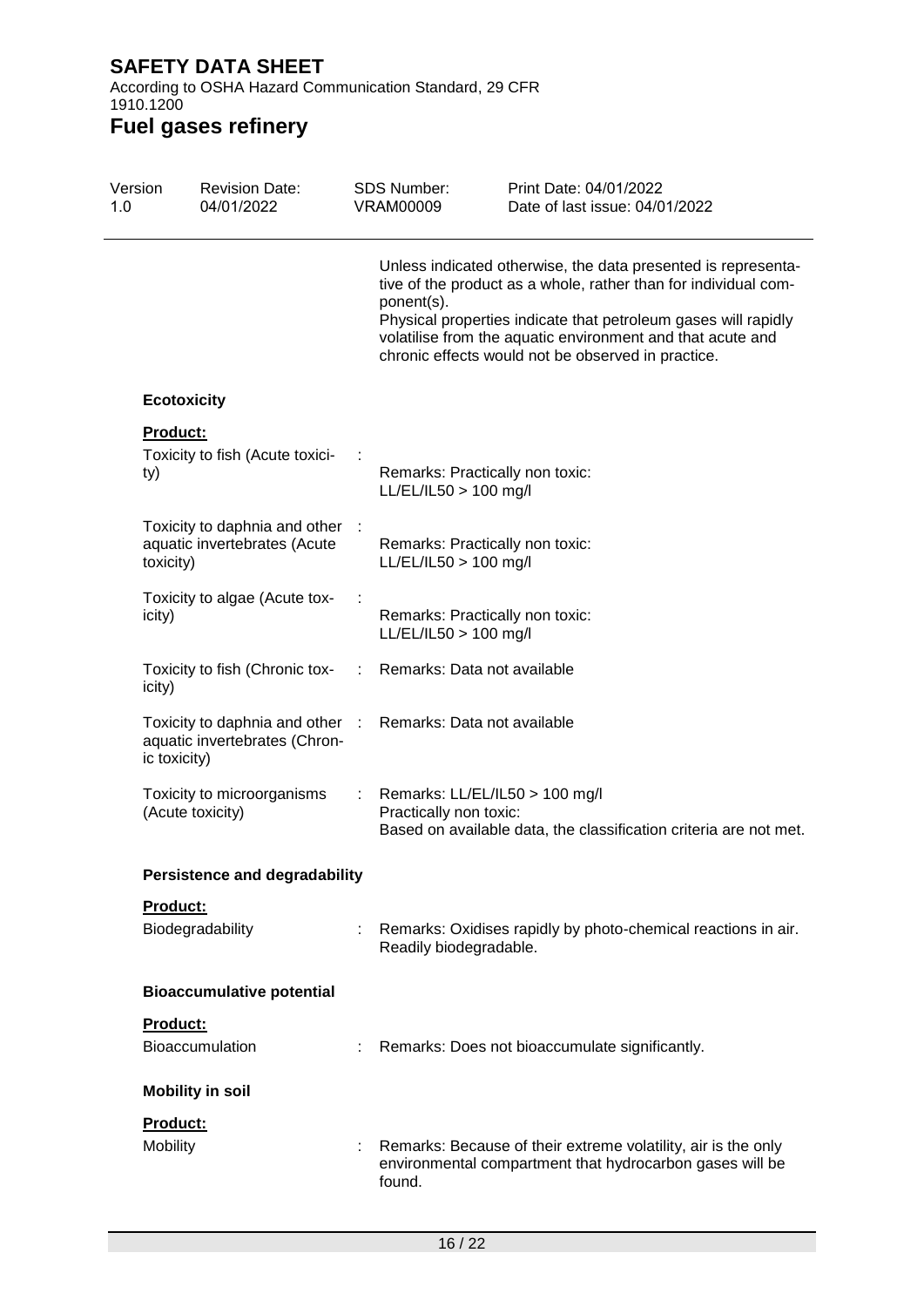According to OSHA Hazard Communication Standard, 29 CFR 1910.1200

### **Fuel gases refinery**

| Version<br>1.0  | <b>Revision Date:</b><br>04/01/2022        | <b>SDS Number:</b><br><b>VRAM00009</b> | Print Date: 04/01/2022<br>Date of last issue: 04/01/2022                                                                                                                                                                                                                                                                                                                                                                                                                                                                                                                                                                                                                                                                                                                                |
|-----------------|--------------------------------------------|----------------------------------------|-----------------------------------------------------------------------------------------------------------------------------------------------------------------------------------------------------------------------------------------------------------------------------------------------------------------------------------------------------------------------------------------------------------------------------------------------------------------------------------------------------------------------------------------------------------------------------------------------------------------------------------------------------------------------------------------------------------------------------------------------------------------------------------------|
|                 | Other adverse effects                      |                                        |                                                                                                                                                                                                                                                                                                                                                                                                                                                                                                                                                                                                                                                                                                                                                                                         |
| <b>Product:</b> |                                            |                                        |                                                                                                                                                                                                                                                                                                                                                                                                                                                                                                                                                                                                                                                                                                                                                                                         |
| mation          | Additional ecological infor-               | ÷.                                     | In view of the high rate of loss from solution, the product is<br>unlikely to pose a significant hazard to aquatic life.                                                                                                                                                                                                                                                                                                                                                                                                                                                                                                                                                                                                                                                                |
|                 | <b>SECTION 13. DISPOSAL CONSIDERATIONS</b> |                                        |                                                                                                                                                                                                                                                                                                                                                                                                                                                                                                                                                                                                                                                                                                                                                                                         |
|                 | <b>Disposal methods</b>                    |                                        |                                                                                                                                                                                                                                                                                                                                                                                                                                                                                                                                                                                                                                                                                                                                                                                         |
|                 | Waste from residues                        | courses<br>contact the supplier.       | It is the responsibility of the waste generator to determine the<br>toxicity and physical properties of the material generated to<br>determine the proper waste classification and disposal meth-<br>ods in compliance with applicable regulations.<br>Waste arising from a spillage or tank cleaning should be dis-<br>posed of in accordance with prevailing regulations, preferably<br>to a recognised collector or contractor. The competence of the<br>collector or contractor should be established beforehand.<br>Do not dispose into the environment, in drains or in water<br>Given the nature and uses of this product, the need for dis-<br>posal seldom arises. If necessary, dispose by controlled com-<br>bustion in purpose-designed equipment. If this is not possible, |

| Contaminated packaging   | : Drain container thoroughly.<br>After draining, vent in a safe place away from sparks and fire.<br>Residues may cause an explosion hazard.<br>Do not pollute the soil, water or environment with the waste                             |
|--------------------------|-----------------------------------------------------------------------------------------------------------------------------------------------------------------------------------------------------------------------------------------|
|                          | container.                                                                                                                                                                                                                              |
|                          | Return part-used or empty cylinders to the supplier.<br>For tanks seek specialist advice from suppliers.<br>Dispose in accordance with prevailing regulations, preferably<br>to a recognized collector or contractor. The competence of |
|                          | the collector or contractor should be established beforehand.                                                                                                                                                                           |
| <b>Local legislation</b> |                                                                                                                                                                                                                                         |
| <b>Remarks</b>           | : Disposal should be in accordance with applicable regional,<br>national, and local laws and regulations.<br>Local regulations may be more stringent than regional or na-                                                               |

tional requirements and must be complied with.

#### **SECTION 14. TRANSPORT INFORMATION**

#### **National Regulations**

| US Department of Transportation Classification (49 CFR Parts 171-180) |  |                                                                  |  |  |
|-----------------------------------------------------------------------|--|------------------------------------------------------------------|--|--|
| UN/ID/NA number                                                       |  | $\therefore$ UN 3160                                             |  |  |
| Proper shipping name                                                  |  | : LIQUEFIED GAS, TOXIC, FLAMMABLE, N.O.S.<br>(Hydrogen sulphide) |  |  |
| Class                                                                 |  | $\therefore$ 2.3                                                 |  |  |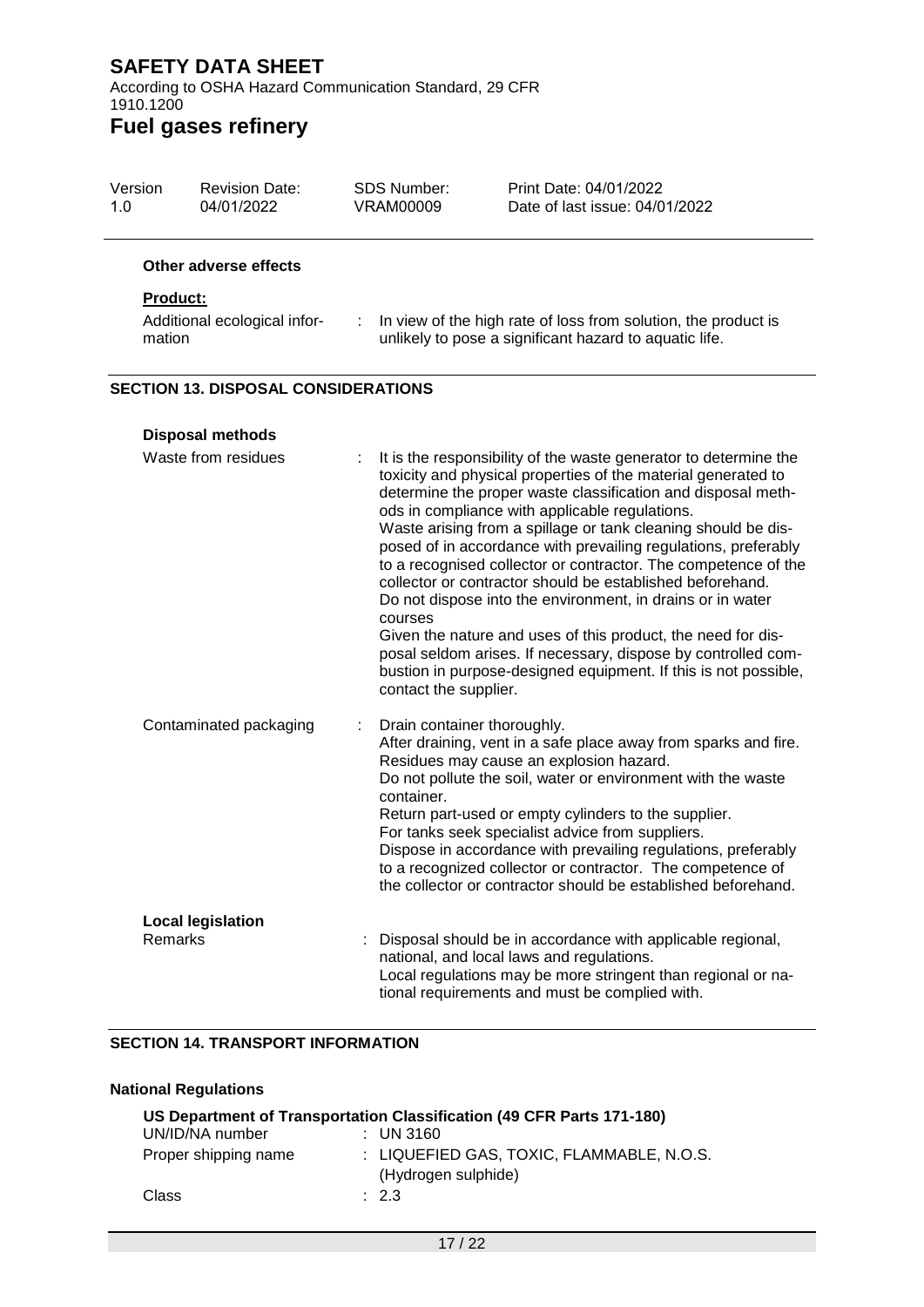According to OSHA Hazard Communication Standard, 29 CFR 1910.1200

### **Fuel gases refinery**

| Version<br>1.0 | <b>Revision Date:</b><br>04/01/2022 | <b>SDS Number:</b><br>VRAM00009         | Print Date: 04/01/2022<br>Date of last issue: 04/01/2022 |
|----------------|-------------------------------------|-----------------------------------------|----------------------------------------------------------|
|                | Subsidiary risk                     | : 2.1                                   |                                                          |
|                | Packing group                       | : Not Assigned                          |                                                          |
|                | Labels                              | : 2.3(2.1)                              |                                                          |
|                | <b>ERG Code</b>                     | : 115                                   |                                                          |
|                | Marine pollutant                    | : no                                    |                                                          |
|                | <b>International Regulations</b>    |                                         |                                                          |
|                | <b>IATA-DGR</b>                     |                                         |                                                          |
|                | UN/ID No.                           | : UN 3160 (Not permitted for transport) |                                                          |
|                | Proper shipping name                | (Hydrogen sulphide)                     | : LIQUEFIED GAS, TOXIC, FLAMMABLE, N.O.S.                |
|                | Class                               | : 2.3                                   |                                                          |
|                | Packing group                       | : Not Assigned                          |                                                          |
|                | <b>IMDG-Code</b>                    |                                         |                                                          |
|                | UN number                           | $:$ UN 3160                             |                                                          |
|                | Proper shipping name                | (Hydrogen sulphide)                     | : LIQUEFIED GAS, TOXIC, FLAMMABLE, N.O.S.                |
|                | Class                               | : 2.3                                   |                                                          |
|                | Subsidiary risk                     | : 2.1                                   |                                                          |
|                | Packing group                       | : Not Assigned                          |                                                          |
|                | Labels                              | : 2.3(2.1)                              |                                                          |
|                | Marine pollutant                    | no                                      |                                                          |

#### **Transport in bulk according to Annex II of MARPOL 73/78 and the IBC Code**

Not applicable for product as supplied. MARPOL Annex 1 rules apply for bulk shipments by sea.

#### **Special precautions for user**

Remarks : Special Precautions: Refer to Chapter 7, Handling & Storage, for special precautions which a user needs to be aware of or needs to comply with in connection with transport.

#### **SECTION 15. REGULATORY INFORMATION**

#### **EPCRA - Emergency Planning and Community Right-to-Know Act**

#### **CERCLA Reportable Quantity**

| Components    | CAS-No.       | Component RQ   Calculated product RQ |           |
|---------------|---------------|--------------------------------------|-----------|
|               |               | (lbs)                                | (lbs)     |
| 1,3-butadiene | 106-99-0      | 10                                   | 200       |
| l benzene     | $71 - 43 - 2$ | 10                                   | 10 (D018) |

\*: Vertex HSSE classifies this material as an "oil" under the CERCLA Petroleum Exclusion, therefore re-leases to the environment are not reportable under CERCLA., The components with RQs are given for information.

#### **SARA 304 Extremely Hazardous Substances Reportable Quantity**

This material does not contain any components with a section 304 EHS RQ.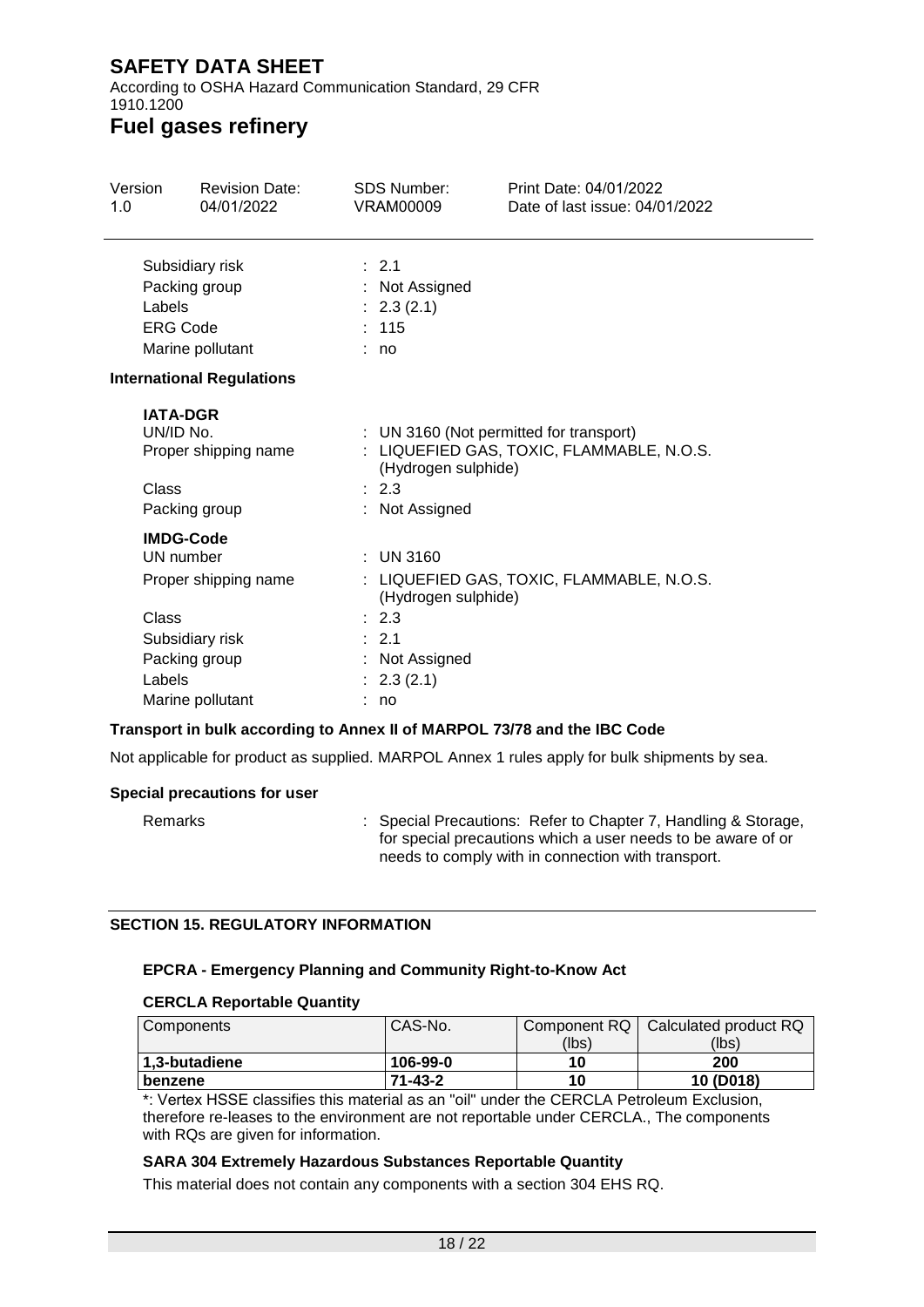According to OSHA Hazard Communication Standard, 29 CFR 1910.1200 **Fuel gases refinery**

#### Version 1.0 Revision Date: 04/01/2022 SDS Number: VRAM00009 Print Date: 04/01/2022 Date of last issue: 04/01/2022

#### **SARA 302 Extremely Hazardous Substances Threshold Planning Quantity**

This material does not contain any components with a section 302 EHS TPQ.

| SARA 311/312 Hazards | : Flammable (gases, aerosols, liquids, or solids)<br>Gases under pressure<br>Carcinogenicity<br>Germ cell mutagenicity<br>Reproductive toxicity<br>Acute toxicity (any route of exposure)<br>Specific target organ toxicity (single or repeated exposure) |          |                  |
|----------------------|-----------------------------------------------------------------------------------------------------------------------------------------------------------------------------------------------------------------------------------------------------------|----------|------------------|
| <b>SARA 313</b>      | : The following components are subject to reporting levels es-<br>tablished by SARA Title III, Section 313:                                                                                                                                               |          |                  |
|                      | 1,3-butadiene                                                                                                                                                                                                                                             | 106-99-0 | $>= 5 - < 10 \%$ |
|                      | benzene                                                                                                                                                                                                                                                   | 71-43-2  | $>= 0.1 - < 1\%$ |

#### **Clean Water Act**

The following Hazardous Chemicals are listed under the U.S. CleanWater Act, Section 311, Table 117.3:

| Hydrogen sulfide | 7783-06-4 | $0.9999\%$ |
|------------------|-----------|------------|
| benzene          | 71-43-2   | $0.3\%$    |

#### **US State Regulations**

#### **Pennsylvania Right To Know**

| 1.3-butadiene    | 106-99-0  |
|------------------|-----------|
| Hydrogen sulfide | 7783-06-4 |
| benzene          | 71-43-2   |

#### **California Prop. 65**

WARNING: This product can expose you to chemicals including 1,3-butadiene, benzene, which is/are known to the State of California to cause cancer and birth defects or other reproductive harm. For more information go to www.P65Warnings.ca.gov.

| <b>California List of Hazardous Substances</b> |                     |
|------------------------------------------------|---------------------|
| 1,3-butadiene                                  | 106-99-0            |
| <b>California Regulated Carcinogens</b>        |                     |
| 1,3-butadiene<br>benzene                       | 106-99-0<br>71-43-2 |

#### **Other regulations:**

The regulatory information is not intended to be comprehensive. Other regulations may apply to this material.

#### **SECTION 16. OTHER INFORMATION**

#### **Further information**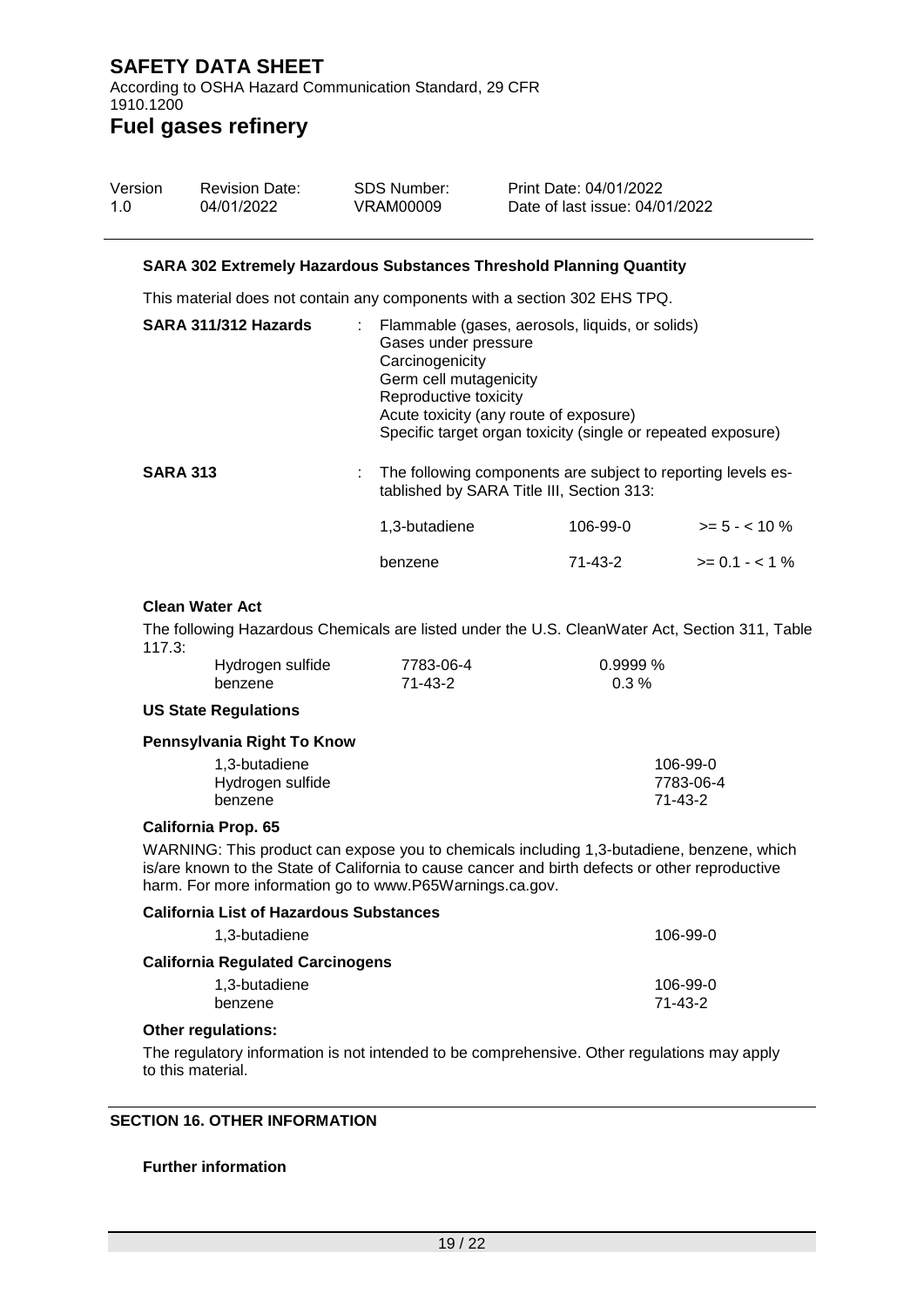According to OSHA Hazard Communication Standard, 29 CFR 1910.1200

### **Fuel gases refinery**

L,

| Version<br>1.0 | <b>Revision Date:</b><br>04/01/2022                                                                                                                                                                                                                                                                                                                   | <b>SDS Number:</b><br><b>VRAM00009</b>                                                                                                                                                                                         | Print Date: 04/01/2022<br>Date of last issue: 04/01/2022                                                                                                                                                                                                                                                                                                                                                                                                                                                                                                                                                                                                                                                                                                                                                                                                                                                                                                                                                                                                                                                                                                                                                                                                                                                                                                                                                                                                                                                                                                                                                                                                                                                                                               |
|----------------|-------------------------------------------------------------------------------------------------------------------------------------------------------------------------------------------------------------------------------------------------------------------------------------------------------------------------------------------------------|--------------------------------------------------------------------------------------------------------------------------------------------------------------------------------------------------------------------------------|--------------------------------------------------------------------------------------------------------------------------------------------------------------------------------------------------------------------------------------------------------------------------------------------------------------------------------------------------------------------------------------------------------------------------------------------------------------------------------------------------------------------------------------------------------------------------------------------------------------------------------------------------------------------------------------------------------------------------------------------------------------------------------------------------------------------------------------------------------------------------------------------------------------------------------------------------------------------------------------------------------------------------------------------------------------------------------------------------------------------------------------------------------------------------------------------------------------------------------------------------------------------------------------------------------------------------------------------------------------------------------------------------------------------------------------------------------------------------------------------------------------------------------------------------------------------------------------------------------------------------------------------------------------------------------------------------------------------------------------------------------|
| tivity)        | NFPA Rating (Health, Fire, Reac- 2, 4, 0                                                                                                                                                                                                                                                                                                              |                                                                                                                                                                                                                                |                                                                                                                                                                                                                                                                                                                                                                                                                                                                                                                                                                                                                                                                                                                                                                                                                                                                                                                                                                                                                                                                                                                                                                                                                                                                                                                                                                                                                                                                                                                                                                                                                                                                                                                                                        |
|                | <b>Full text of other abbreviations</b>                                                                                                                                                                                                                                                                                                               |                                                                                                                                                                                                                                |                                                                                                                                                                                                                                                                                                                                                                                                                                                                                                                                                                                                                                                                                                                                                                                                                                                                                                                                                                                                                                                                                                                                                                                                                                                                                                                                                                                                                                                                                                                                                                                                                                                                                                                                                        |
| <b>ACGIH</b>   | 2009/161/EU<br><b>ACGIH BEI</b><br><b>OSHA CARC</b><br>OSHA Z-1<br>OSHA Z-2<br>2009/161/EU / STEL<br>2009/161/EU / TWA<br>ACGIH / TWA<br><b>ACGIH / STEL</b><br><b>ACGIH / STEL</b><br>OSHA CARC / PEL<br>OSHA CARC / STEL<br>OSHA Z-1 / TWA<br>OSHA Z-1 / STEL<br>OSHA Z-2 / TWA<br>OSHA Z-2 / CEIL<br>OSHA Z-2 / Peak<br>Abbreviations and Acronyms | 2009/161/EU<br>its for Air Contaminants<br>Short term exposure limit<br>Limit Value - eight hours<br>Short-term exposure limit<br><b>Excursion limit</b><br><b>Hygienists</b><br>gy Of Chemicals<br><b>Chemical Substances</b> | USA. ACGIH Threshold Limit Values (TLV)<br>ACGIH - Biological Exposure Indices (BEI)<br><b>OSHA Specifically Regulated Chemicals/Carcinogens</b><br>USA. Occupational Exposure Limits (OSHA) - Table Z-1 Lim-<br>USA. Occupational Exposure Limits (OSHA) - Table Z-2<br>8-hour, time-weighted average<br>Short-Term Exposure Limit (STEL)<br>Permissible exposure limit (PEL)<br>8-hour time weighted average<br>Short Term Exposure Limit<br>8-hour time weighted average<br>Acceptable ceiling concentration<br>Acceptable maximum peak above the acceptable ceiling con-<br>centration for an 8-hr shift<br>: The standard abbreviations and acronyms used in this docu-<br>ment can be looked up in reference literature (e.g. scientific<br>dictionaries) and/or websites.<br>ACGIH = American Conference of Governmental Industrial<br>$ADR = European Agreement concerning the International$<br>Carriage of Dangerous Goods by Road<br>AICS = Australian Inventory of Chemical Substances<br>ASTM = American Society for Testing and Materials<br>BEL = Biological exposure limits<br>BTEX = Benzene, Toluene, Ethylbenzene, Xylenes<br><b>CAS</b> = Chemical Abstracts Service<br>CEFIC = European Chemical Industry Council<br>CLP = Classification Packaging and Labelling<br>COC = Cleveland Open-Cup<br>DIN = Deutsches Institut fur Normung<br><b>DMEL</b> = Derived Minimal Effect Level<br>DNEL = Derived No Effect Level<br>DSL = Canada Domestic Substance List<br>$EC = European Commission$<br>EC50 = Effective Concentration fifty<br>ECETOC = European Center on Ecotoxicology and Toxicolo-<br>ECHA = European Chemicals Agency<br>EINECS = The European Inventory of Existing Commercial<br>$EL50 = E$ ffective Loading fifty |
|                |                                                                                                                                                                                                                                                                                                                                                       |                                                                                                                                                                                                                                | <b>ENCS</b> = Japanese Existing and New Chemical Substances                                                                                                                                                                                                                                                                                                                                                                                                                                                                                                                                                                                                                                                                                                                                                                                                                                                                                                                                                                                                                                                                                                                                                                                                                                                                                                                                                                                                                                                                                                                                                                                                                                                                                            |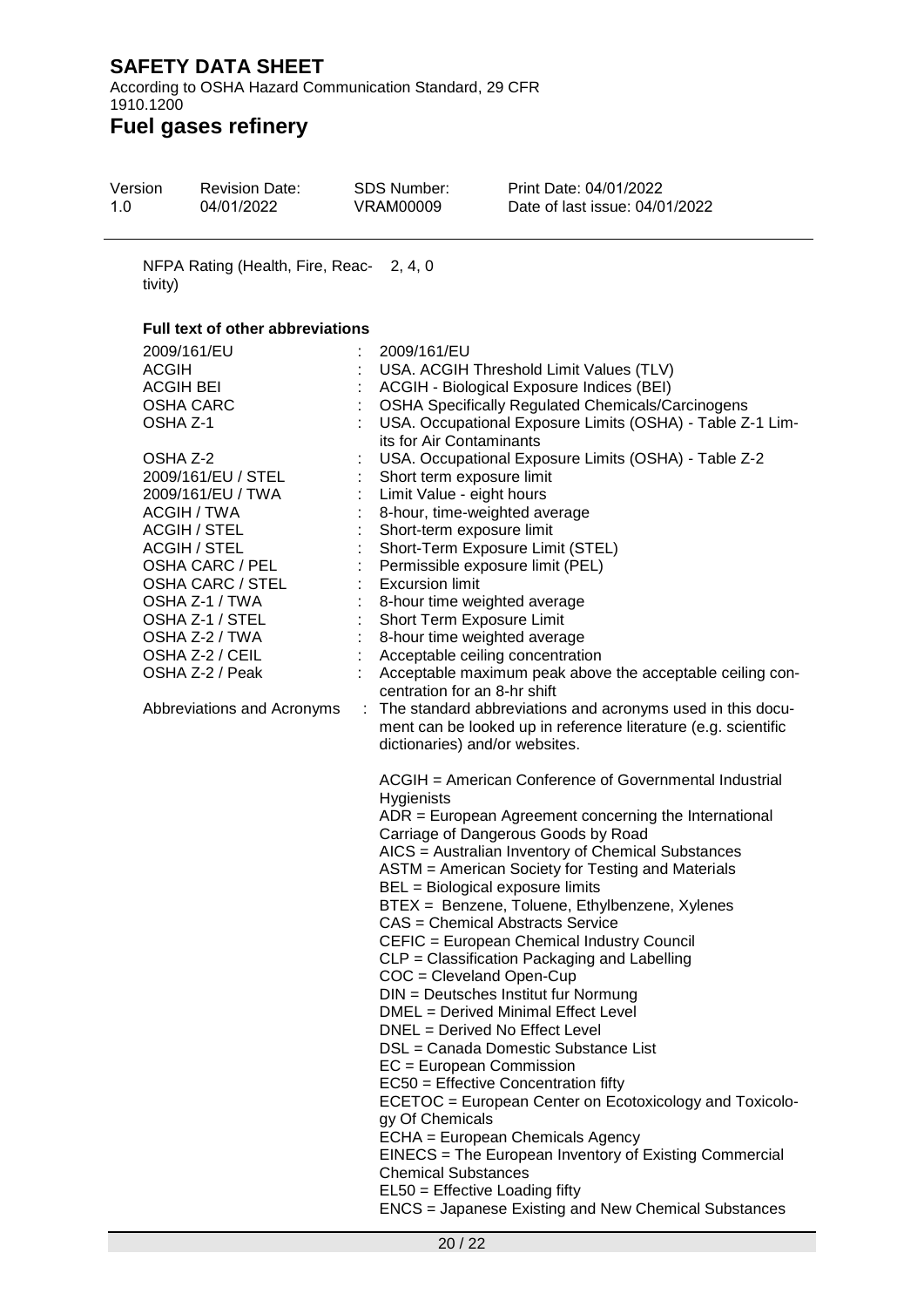According to OSHA Hazard Communication Standard, 29 CFR 1910.1200

### **Fuel gases refinery**

| Version<br>1.0 | <b>Revision Date:</b><br>04/01/2022 | <b>SDS Number:</b><br>VRAM00009                                                                                                                                                                                | Print Date: 04/01/2022<br>Date of last issue: 04/01/2022                                                                                                                                                                                                                                                                                                                                                                                                                                                                                                                                                                                                                                                                                                                                                                                                                                                                                                                                                                                                                                                                                                                                                                                                                                                                                                           |
|----------------|-------------------------------------|----------------------------------------------------------------------------------------------------------------------------------------------------------------------------------------------------------------|--------------------------------------------------------------------------------------------------------------------------------------------------------------------------------------------------------------------------------------------------------------------------------------------------------------------------------------------------------------------------------------------------------------------------------------------------------------------------------------------------------------------------------------------------------------------------------------------------------------------------------------------------------------------------------------------------------------------------------------------------------------------------------------------------------------------------------------------------------------------------------------------------------------------------------------------------------------------------------------------------------------------------------------------------------------------------------------------------------------------------------------------------------------------------------------------------------------------------------------------------------------------------------------------------------------------------------------------------------------------|
|                |                                     | Inventory<br>Labelling of Chemicals<br>IL50 = Inhibitory Level fifty<br>$LL50 = Lethal$ Loading fifty<br><b>Pollution From Ships</b><br>served Effect Level<br>Substances<br>Chemicals<br>gerous Goods by Rail | EWC = European Waste Code<br>GHS = Globally Harmonised System of Classification and<br>IARC = International Agency for Research on Cancer<br>IATA = International Air Transport Association<br>IC50 = Inhibitory Concentration fifty<br><b>IMDG</b> = International Maritime Dangerous Goods<br>INV = Chinese Chemicals Inventory<br>IP346 = Institute of Petroleum test method $N^{\circ}$ 346 for the<br>determination of polycyclic aromatics DMSO-extractables<br>KECI = Korea Existing Chemicals Inventory<br>LC50 = Lethal Concentration fifty<br>$LD50 = Lethal Does fifty per cent.$<br>LL/EL/IL = Lethal Loading/Effective Loading/Inhibitory loading<br>MARPOL = International Convention for the Prevention of<br>NOEC/NOEL = No Observed Effect Concentration / No Ob-<br>OE_HPV = Occupational Exposure - High Production Volume<br>PBT = Persistent, Bioaccumulative and Toxic<br>PICCS = Philippine Inventory of Chemicals and Chemical<br><b>PNEC</b> = Predicted No Effect Concentration<br>REACH = Registration Evaluation And Authorisation Of<br>RID = Regulations Relating to International Carriage of Dan-<br>SKIN_DES = Skin Designation<br>STEL = Short term exposure limit<br>TRA = Targeted Risk Assessment<br>TSCA = US Toxic Substances Control Act<br>TWA = Time-Weighted Average<br>vPvB = very Persistent and very Bioaccumulative |
|                |                                     | cant change to the nature of the information presented in chapter 2.                                                                                                                                           | Due to the conversion of this product to GHS classification and labelling, there has been a signifi-<br>A vertical bar ( ) in the left margin indicates an amendment from the previous version.                                                                                                                                                                                                                                                                                                                                                                                                                                                                                                                                                                                                                                                                                                                                                                                                                                                                                                                                                                                                                                                                                                                                                                    |

Due to a change in detail in Section 15, this document has been released as a significant change.

Sources of key data used to : compile the Safety Data Sheet

The quoted data are from, but not limited to, one or more sources of information (e.g. toxicological data from Vertex HSSE, material suppliers' data, CONCAWE, EU IUCLID date base, EC 1272 regulation, etc).